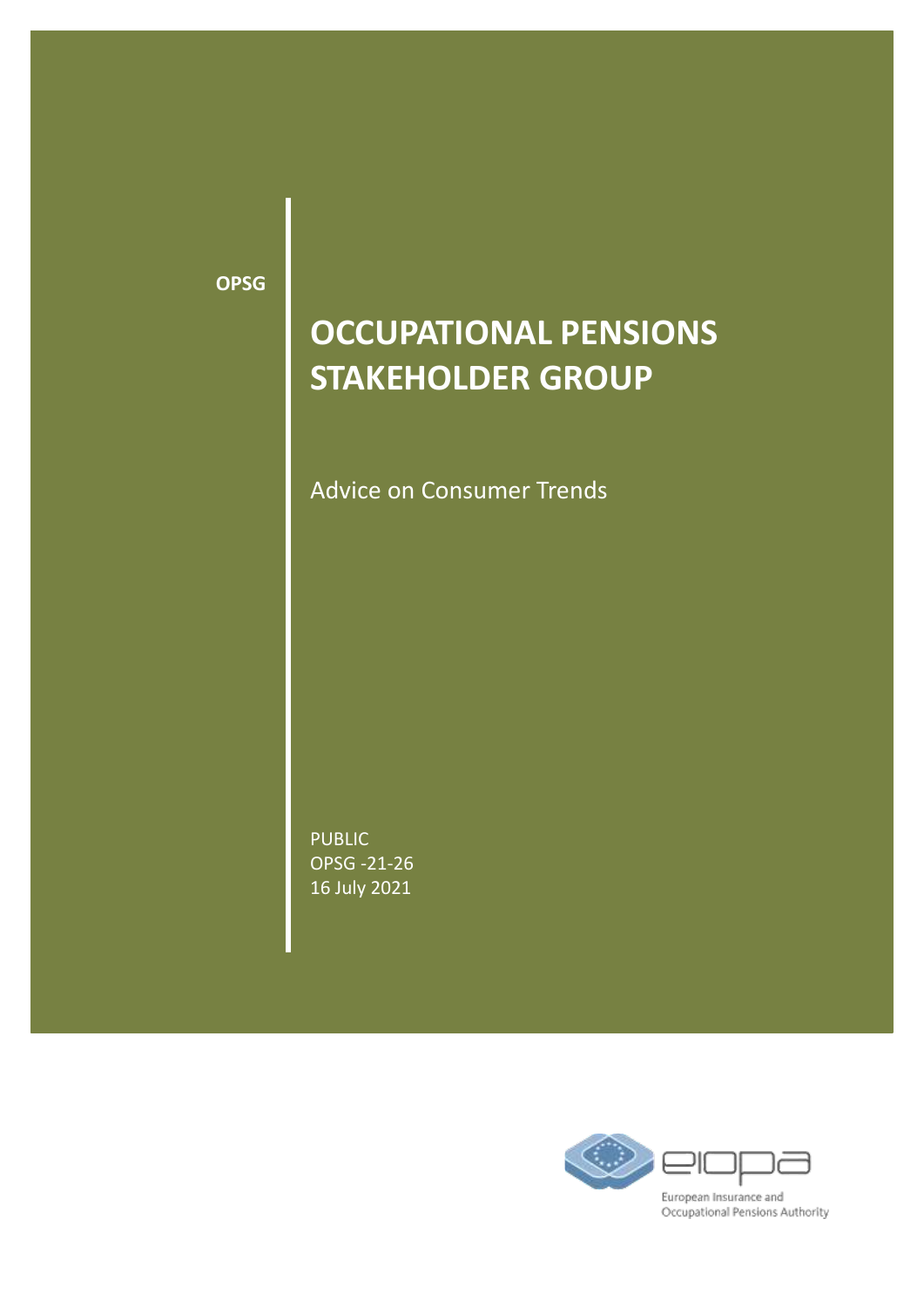## **BACKGROUND**

EIOPA is required under its Regulation to collect, analyse and report on consumer trends . To date, EIOPA has produced nine Consumer Trends Reports. The term 'consumer trend' is not defined in EIOPA's Regulation. EIOPA therefore devised the following working definition:

"Evolutions in consumer behaviour in the insurance and pensions markets related to the relationship between consumers and undertakings (including intermediaries) that are significant in their impact or novelty"

The term 'trends' is understood in a broad sense: it covers, for example, evolutions in volumes of business or in the relationship between customers and undertakings/intermediaries, as well as the emergence of new products or services, or other linked financial innovations. The trend may already be consolidated for a number of years, but it may also be only emergent, with the possibility of becoming significant in the future.

The report aims to inform EIOPA in the identification, prioritisation and development of targeted policy proposals or issues requiring supervisory measures. EIOPA seeks to identify possible consumer protection issues arising from identified trends. Nevertheless, positive developments are also identified and highlighted.

For the development of Consumer Trends Report, EIOPA follows an agreed upon methodology, which includes collecting inputs from stakeholders.

### **Questions**

The questionnaire follows a similar structure as the questionnaire shared last year, however the inputs sought on specific products, risks or issues observed in the market should NOT ONLY be focussed on the COVID-19 situation.

Like in the past years, EIOPA would like to collect informal input from stakeholders to complement the other sources of information available for the Consumer Trends Report. In addition to your experience as stakeholders, it would be very useful if you could attach or provide the links to any relevant sources of information to complement your feedback. You are also encouraged to refer to specific examples they may have observed at national or European level.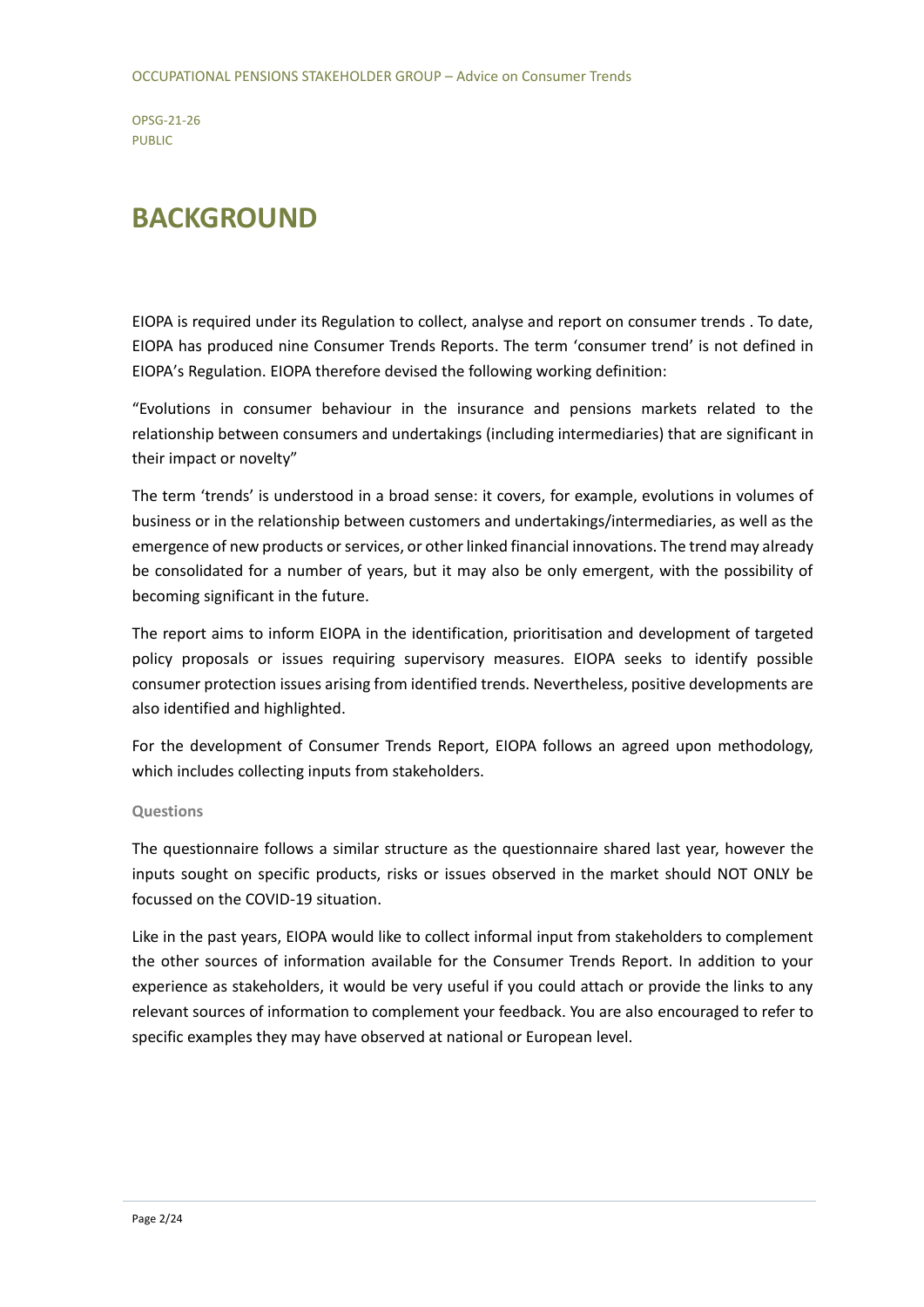### **1.1.Top 3 risks and positive developments observed in the market**

### **1.1.1. Top 3 Consumer Protection Issues**

Kindly highlight what are the most concerning consumer protection issues. The information on product specific initiatives will be requested in section 3 of the questionnaire.

Note: The wording 'first', 'second', and 'third', is not meant to rank the top 3 issues.

### *Consumer Protection Issue 1*

### **Christian Gülich, Beneficiaries (Germany):**

Due to the enforced "low for long" interest rate phase by the economic impacts of the Corona crisis the NCA (BaFin) published several statements that in April 2021 40 IORPs (out of 135 "Pensionskassen") are under "intensified supervision" (cf. speech of Executive Director Frank Grund of 10 March 2021, Annual Conference of 21 April 2021, Annual Report of May 2021). This mainly implies that these IORPs had to ask their sponsors for additional capital ressources and/or that they have to fulfill additional reporting requirements towards the NCA. The NCA stresses that additional IORPs may be put under "intensified supervision" in the long run.

### **Valdemar Duarte, IORPs (Portugal):**

COVID-19 pandemic is having a big impact on people's jobs and lives. The segments associated with Tourism, namely restaurants, passengers' transportation and accommodation / hospitality, are in Portugal, amongst the most affected sectors. In this context, the Portuguese Authorities have been implementing several measures to help companies and citizens in order to minimize the effects of the pandemic crises and to allow companies and households to overcome the current situation (see initiative 1 of point 2.1.2).

### **Antonello Motroni, IORPs (Italy):**

Basically, Italian pension schemes performed well during the pandemic. No delays or interruptions in the operational activities occurred thanks to the work from remote. Also board meetings and general assemblies moved from physical to virtual meetings by law (the provision is still in place). Members were encouraged to communicate with the scheme through mail. Italian legislation provided members with the legal right to request for early withdrawal already before the pandemic, so no changes occurred to the legislation. Despite the opportunity members have behaved wisely, not asking for early withdrawal. Data shows that requests for early withdrawal in 2020 were in line with previous years. This important achievement has been reached also thanks to communication campaigns and active engagement with members asking for early withdrawal.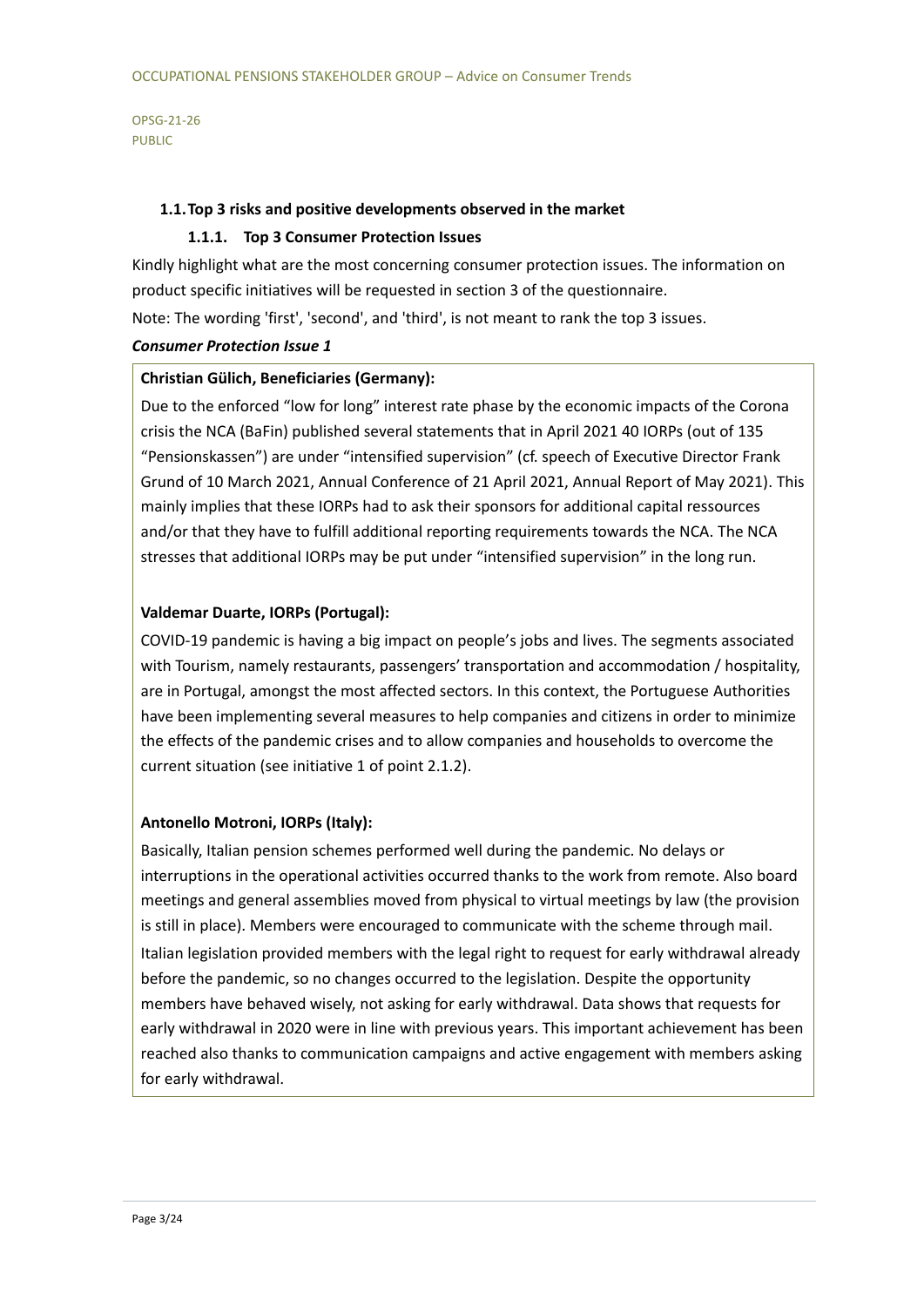Despite the economic crisis also the contribution flowing to pension schemes (IOPRs+PPPs) did not curb during 2020 and instead slightly increased compared to 2019. No differences were recorded between IORPs and PPPs, despite the differences in the eligible members. All in all no liquidity risks emerged.

### *Consumer Protection Issue 2*

### **Christian Gülich, Beneficiaries (Germany):**

The second very important economic impact by the enforced "low for long" interest rate phase is that the minimum interest rates often guaranteed by the IORPs had to be decreased at least for new contracts. BaFin clearly stressed that those IORPs under the supervisory regime of IORPs II-directive had to decrease the minimum interest rate for new contracts (maximum 0,25%, some of them still offering even more than 0,9%). Additionally any "surplus" or "profit participation" of tariffs calculated like life-insurers will even be more reduced or completely suppressed.

### **Christian Gülich, Beneficiaries, and Stefan Nellshen, IORPs (Germany):**

This may have the additional consequence for those future beneficiaries without a fixed guaranteed pension calculation parameter ("Rentenfaktor"), i.e. for example in contracts providing for a minimum guaranteed benefit plus an additional profit participation, that either future payouts will be reduced or they will have to increase their contributions to be able to expect the same result. In a worst-case-scenario of course many IORPs have due to their constitutional documents– as a measure of last resort - for the possibility of a reduction of current payouts by IORPs (so called "Sanierungsklausel"). The NCA has to approve this measure as this has already been done in three cases in 2019/20.

### **Valdemar Duarte, IORPs (Portugal):**

Taking into consideration the dynamics and evolution of the theme of "Sustainable Finance", it is important to assure that investors are well informed and are making conscious investment decisions in this field. In order to avoid any attempt of greenwashing, Europe has been launching several initiatives (some already in force), harmonizing rules, establishing important concepts and fixing rules of transparency that must be fulfilled by several market participants, including Pension Funds and its Management Companies.

### **Antonello Motroni, IORPs (Italy):**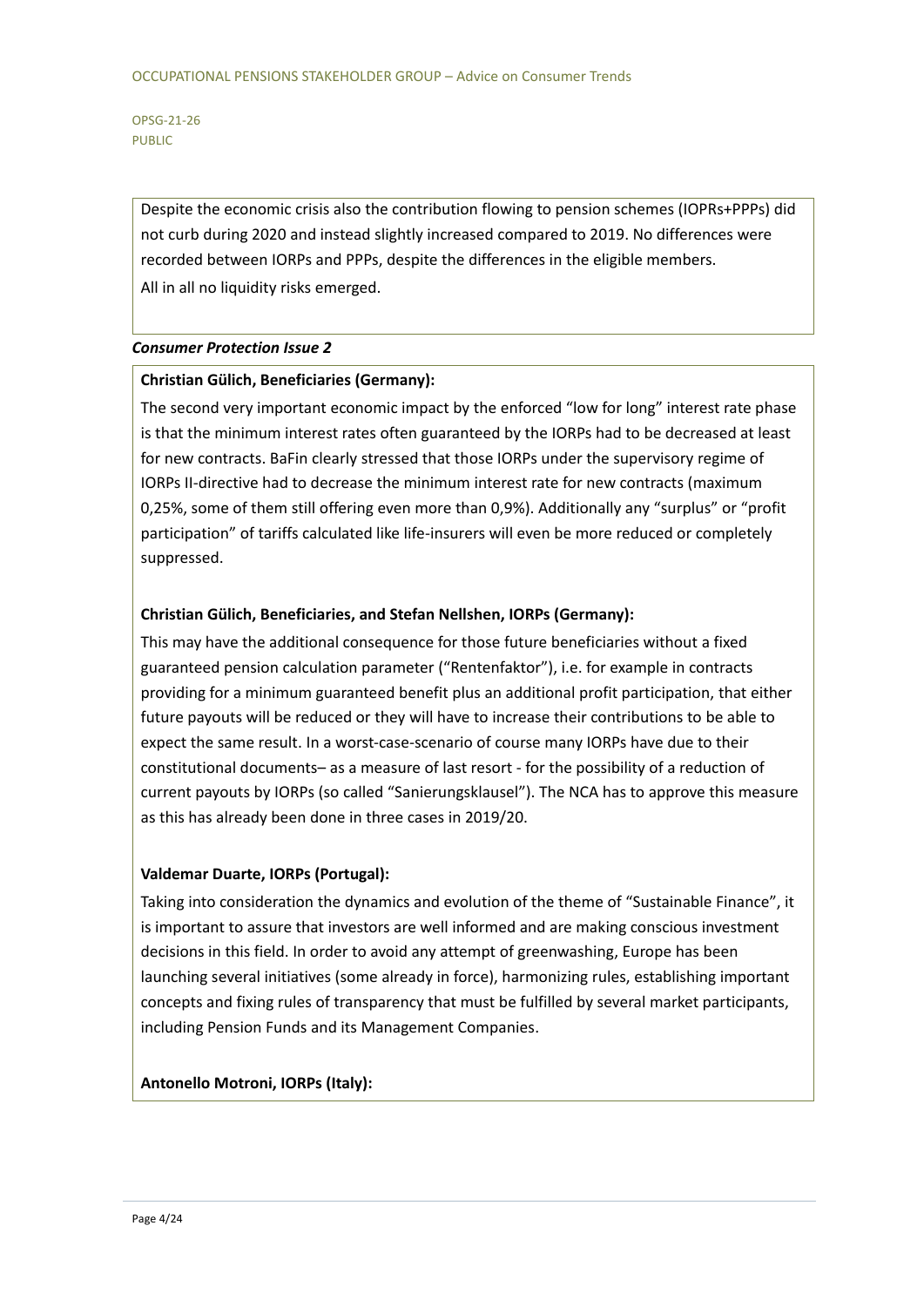Portfolios are slowly shifting toward riskier profiles, due to the enduring low interest rate. The appetite for illiquid assets is growing but the investments are far below the thresholds fixed by the law for these asset classes.

The low interest rate environment is particularly challenging for guaranteed lines. These investment options are the default for employees automatically enrolled through the so called "Silenzio-assenzo" (tacit approval) mechanism for the Trattamento di fine rapporto (TFR, a severance payment equal to 6.9% of the monthly wage). These options have to get a return comparable to that of TFR (the yearly return of the TFR is defined by the law and it is equal to 1.5% + 75% of CPI). The low interest rate makes it increasingly challenging to find asset managers (there is a legal constraint to invest assets through asset managers, banks, fund managers, insurance companies) for these investment lines, moreover the costs increased sharply and returns plummeted.

At the end of 2020 members of guaranteed lines of closed occupational pension schemes accounted for 24% of total membership (40% at aggregate level IORPs+PPPs).

### *Consumer Protection Issue 3*

### **Christian Gülich, Beneficiaries (Germany):**

IORPs in run-off: two "Pensionskassen" were not able to fulfill the SCR on 31 December 2020 (Bafin Jahresbericht 2020, S. 83). Therefore any new business was forbidden by the NCA. Very surprisingly additionally in October 2020 Allianz announced that its "Pensionskasse" will go into run-off from 2022 on. It is the second biggest Pensionskasse in Germany with more than 838.000 future beneficiaries and more than 27.500 current beneficiaries (balance sheet: 12,8 bn Euro) in 2018. Main raison for this decision is the ongoing low interest rate phase and the problem of guarantees given. If one of the biggest players in the national market takes such a step, it was interpreted that other smaller IORPs could follow.

<https://www.lbav.de/allianz-schickt-pensionskasse-in-den-run-off/>

#### **Valdemar Duarte, IORPs (Portugal):**

Fees charged by Pension Funds have been under scrutiny by Regulators, especially with regards to the costs related to the transfer of vested rights from one Pension Fund to another. The fees charged to Members of PPR (Portuguese Individual Retirement Savings Product), have already been capped at 0,5%, in those cases where there is a guarantee on the capital invested and /or on the return on investment, while PPR that do not offer such guaranties were not allowed to charge any fee on the transfer of the accumulated amount to another similar product (from the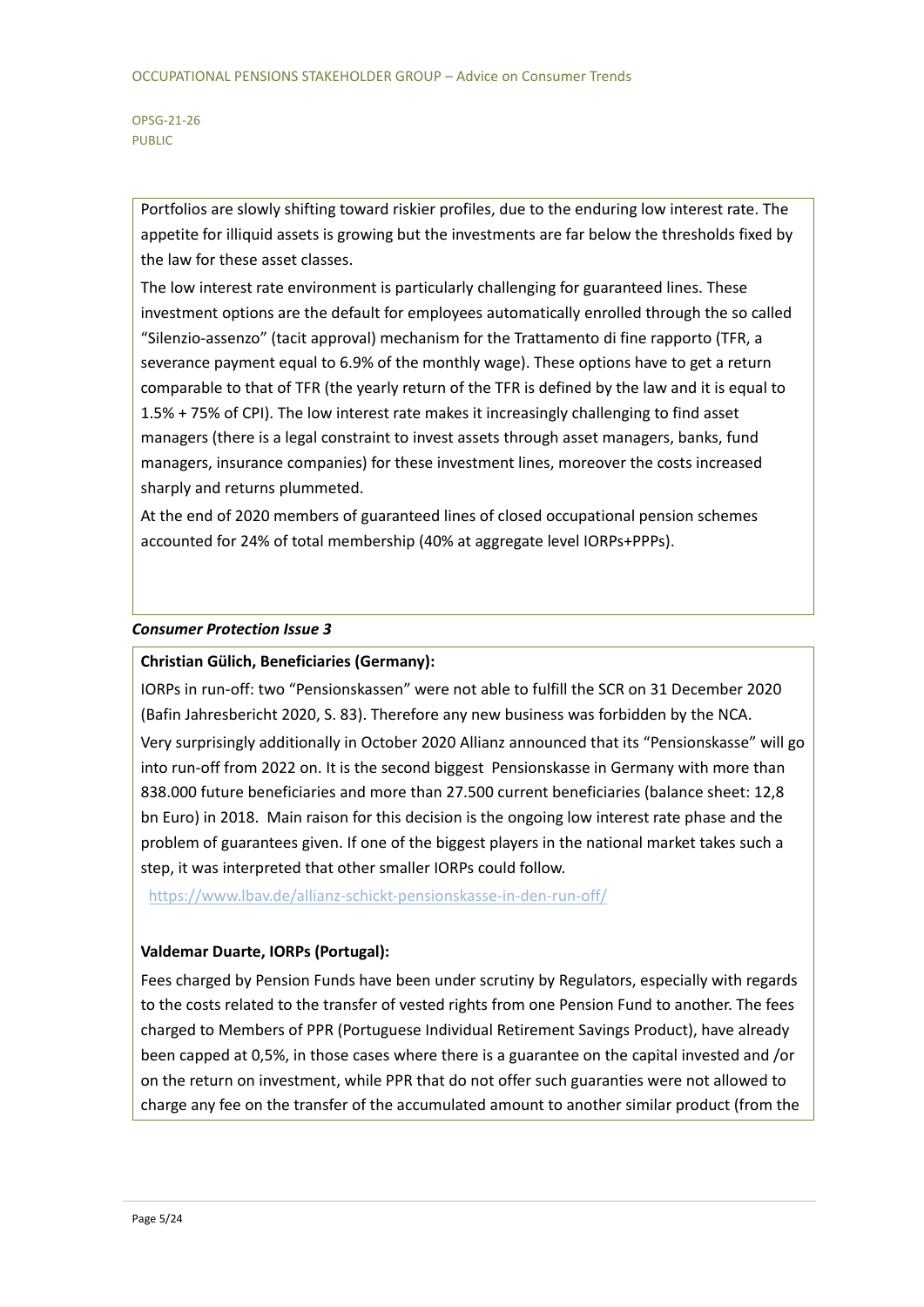> same provider or from a different one), and this limitation was extended to individual contributions to Pension Funds / Plans.

### **Antonello Motroni, IORPs (Italy):**

An emerging risk is stemming from compliance to the regulation, both domestic and european. IORP2 (as transposed and regulated at second level), ESG disclosure (SFDR, SRD), GDPR… (upcoming DORA regulation) stand on very thin staff and are triggering a sore in the costs and in the administrative burden that, in the end, are borne by members/beneficiaries, while giving no or limited advantage to members/beneficiaries.

Given their social purpose, at EU level, IORPs should deserve a better and targeted legislative treatment, different from the one recognized to other financial institutions.

### **2.1.2. Top 3 Initiatives Observed**

Kindly provide information about the top 3 initiatives observed. These can be initiatives put in place by pension funds to ensure the fair treatment of consumers. Initiatives referred to in this section should be focused on specific actions taken to guarantee the fair treatment of policyholders/members/savers in general.

Note: The wording 'first', 'second', and 'third', is not meant to rank the top 3 initiatives.

### *Initiative 1***,**

### **Christian Gülich, Beneficiaries (Germany):**

In June 2020 the German legislator adopted the law on IORPs solvency protection especially for those IORPs being under the IORPs II-regime. Now all these IORPs have to pay contributions to this general solvency institution ("Pensions-Sicherungs-Verein" – PSV) which shall guarantee the payouts in case of insolvency of the sponsors (cf. BaFin Jahresbericht 2020, S. 69). Additional information on the number of concerned beneficiaries and other occupational pension schemes can be found here:

### [https://versicherungswirtschaft-heute.de/politik-und-regulierung/2021-05-28/sind](https://versicherungswirtschaft-heute.de/politik-und-regulierung/2021-05-28/sind-betriebsrenten-wirklich-sicher/)[betriebsrenten-wirklich-sicher/](https://versicherungswirtschaft-heute.de/politik-und-regulierung/2021-05-28/sind-betriebsrenten-wirklich-sicher/)

In Germany due to the corona-crisis especially for small and medium sized companies there was a "moratorium" of the legal procedure of insolvency for about one year (from Q2 2020 to Q1 2021). In consequence it is not yet clear, how many sponsors are possibly concerned by an future insolvency procedure.

### **Valdemar Duarte, IORPs (Portugal):**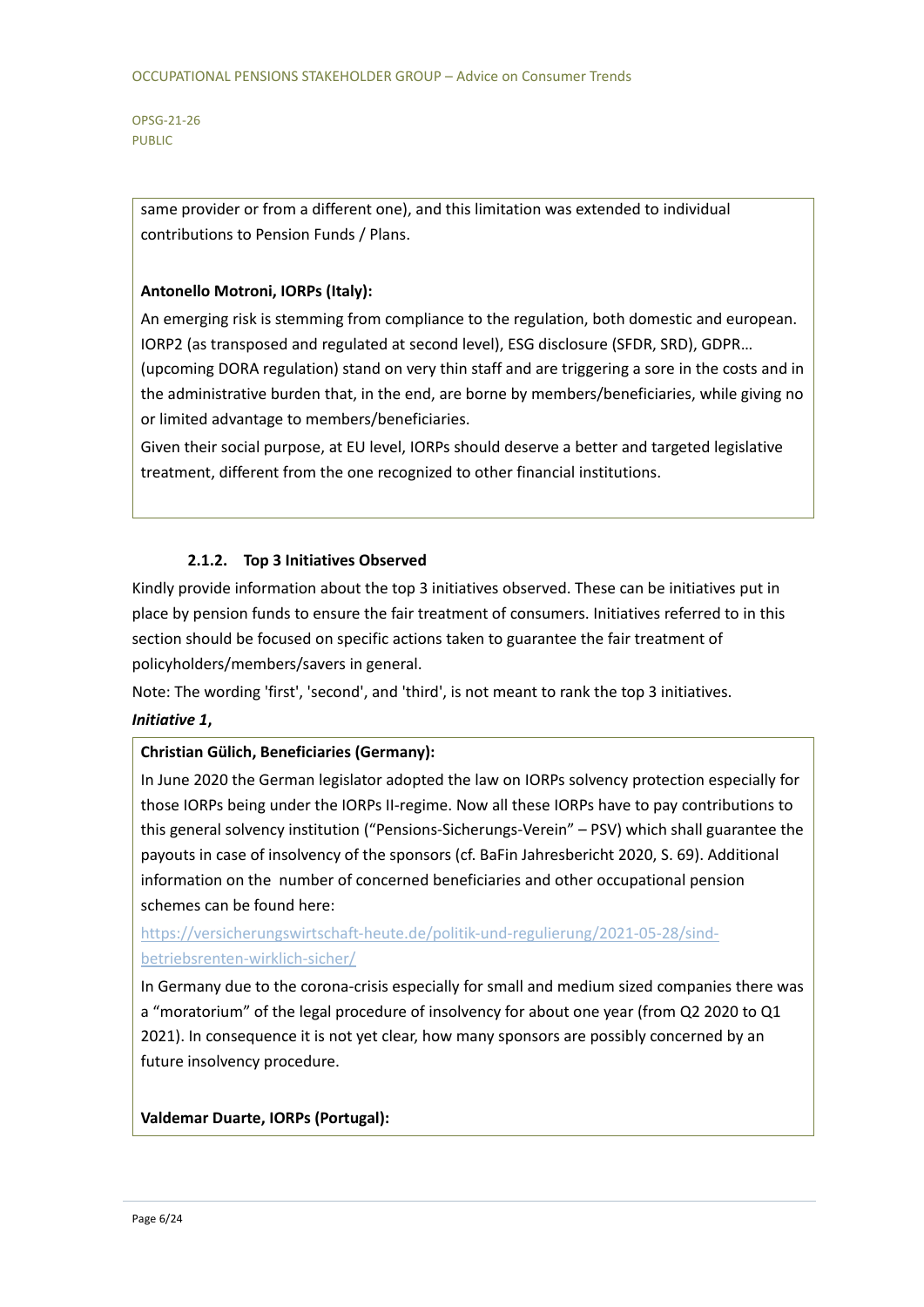> One of the measures stablished, during the first Portuguese "State of Emergency" (which lasted between 19th March and 2nd May), was related with the possibility to request the redemption of PPRs (individual Retirement Savings Product, that can assume the form of a Pension Fund, a Mutual Fund or an Insurance), if the investor or any member of his household were under one of the specific situations, foreseen in the law, that allows the access to this extraordinary regime without any tax penalties.

> The specific situations cover workers who are in prophylactic isolation or illness, or providing assistance to children or grandchildren, in partial or total lay-off, unemployed, that have a drop in the relevant average monthly income greater than 40% or that are eligible to certain extraordinary supports granted by the government. The maximum amount that can be reimbursed, each month, was fixed at one IAS - Social Support Index (438.81 €). For those who are benefiting from the deferral rental payment regime in an urban building agreement for their own permanent use, the amount of redemption can reach to one and a half times the IAS. Nevertheless, according with the information reported to APFIPP by its Members, the solicitations under the referred regime are almost non-existent and Pension Funds PPR market represents less than 4% of the total PPR Industry (since PPRs can assume, also, as mentioned above, the form of Insurance and Mutual Investment Funds).

### **Antonello Motroni, IORPs (Italy):**

During the pandemic the communication had been key to avoid members to request early withdrawal. Communication (web sites, publications, direct engagement) was (is) based on three messages:

1) the pension scheme continued to work as usual even though from remote; inviting members to engage with mails.

2) The assets were (are) invested wisely and safely. Asset managers were (are) prepared to deal with every market condition, also the worst-one; besides pension funds are long-term investors and in the long run the losses turn into returns (indeed it happened).

3) Discourage early withdrawal as in a long term perspective it would put at risk the achievement of the pension target; ask for early withdrawal only if really needed.

### *Initiative 2*

### **Christian Gülich, Beneficiaries (Germany):**

In February 2021 the *German Actuarial Association (DAV)* published a study justifying the forthcoming reduction of the guaranteed minimum interest rate for life-insurers and IORPs by the legislator. It argued that - under the ongoing conditions of low or zero interest interest rates - strongly reduced or even no guarantees could increase the return of long-term pension plans.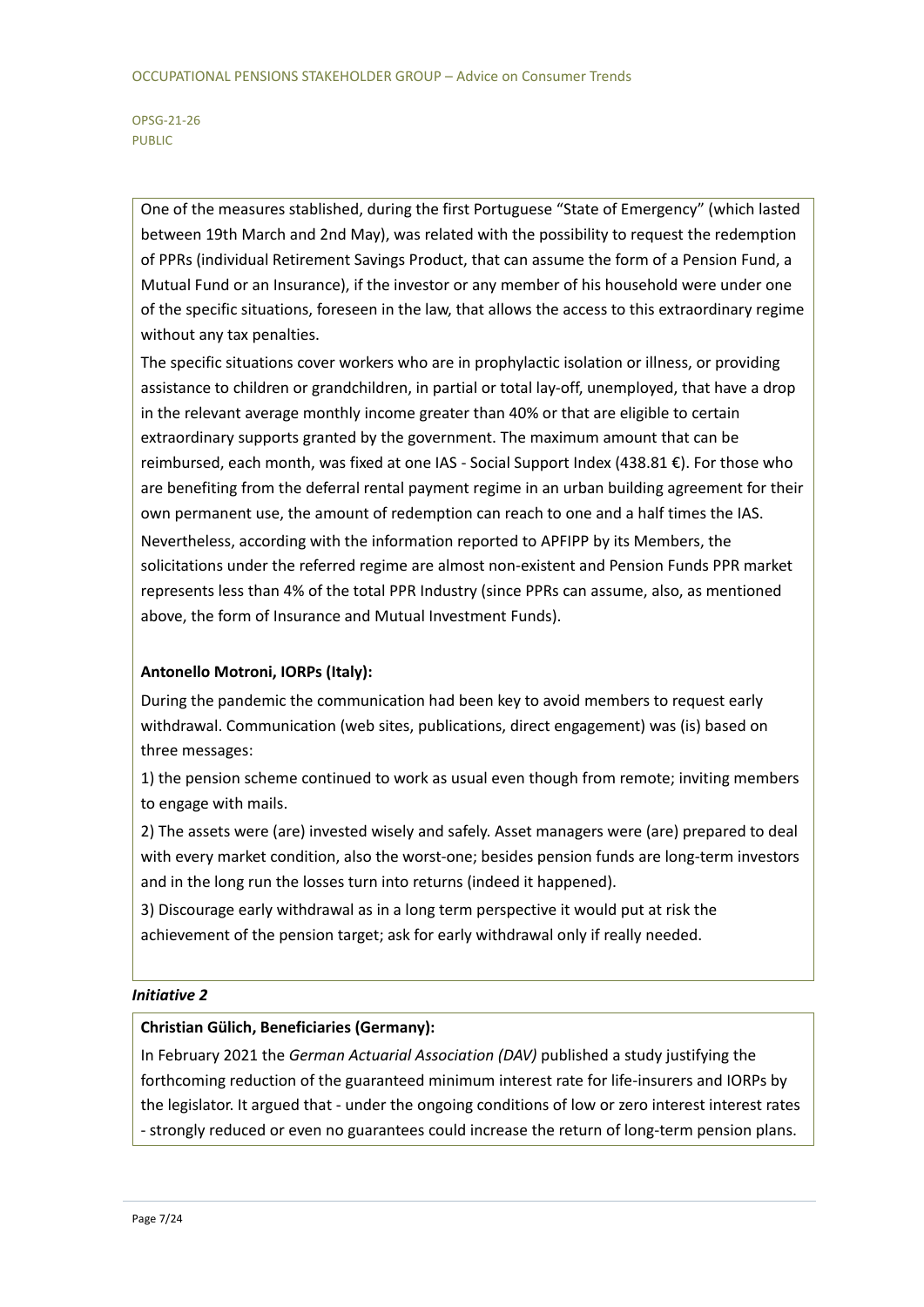Only by reducing or completely abolishing the capital guarantees the returns will be high enough to cover the costs.

[https://aktuar.de/unsere-themen/fachgrundsaetze-oeffentlich/2021-02-26\\_DAV-IVS-](https://aktuar.de/unsere-themen/fachgrundsaetze-oeffentlich/2021-02-26_DAV-IVS-Ergebnisbericht_Garantien_bAV.pdf)[Ergebnisbericht\\_Garantien\\_bAV.pdf](https://aktuar.de/unsere-themen/fachgrundsaetze-oeffentlich/2021-02-26_DAV-IVS-Ergebnisbericht_Garantien_bAV.pdf)

These conclusions were criticized by the *German Association of Insured (BdV)* by stressing that first the costs of distribution, of administration and of investment have substantially to be reduced by the product providers (public position paper of 31 March 2021 on website). Nevertheless the legislator followed the proposals of the actuaries: now the highest level of interest rates guaranteed for the entire contract duration by life-insurers and IORPs (under the Solvency II-regime) is at 0,25%.

[https://www.bundderversicherten.de/files/stellungnahme/pdf/de/2021-03-31-bdv](https://www.bundderversicherten.de/files/stellungnahme/pdf/de/2021-03-31-bdv-stellungnahme-hochstrechnungszins.pdf)[stellungnahme-hochstrechnungszins.pdf](https://www.bundderversicherten.de/files/stellungnahme/pdf/de/2021-03-31-bdv-stellungnahme-hochstrechnungszins.pdf)

### **Valdemar Duarte, IORPs (Portugal):**

During 2020 and the beginning of 2021 there was a significant adoption of teleworking by Pension Funds Management Companies, and a reinforcement / preference for digital communication, both internally and externally (e.g.: clients and supervisory authority). There were also, in some cases, specific flexibility measures (e.g.: suspension of the requirement to provide "life proof" documentation or postponement on the deadline of its submission), in an effort to maintain the usual levels of business and to avoid any service interruptions that could jeopardize participants and beneficiaries. The significant changes occurred and the adjustment implemented are being analysed by several Organizations in order to identify aspects that could persist into the future.

### *Initiative 3*

### **Christian Gülich, Beneficiaries (Germany):**

In May 2021 the *German Association of Insured (BdV)* together with two other national consumer organizsations asked via a public event in Berlin for a "Stop" of the Riester-Pensions. These are PPPs, strongly supported by state allocations and taxe incentives since 2001 (in recent years about 3 bn Euro each year), but despite these huge state efforts the sales of these PPPs stagnate for years now, as official statistics by the Federal Ministry of Labour and Social Affairs show (about 16 millions contracts, mostly by life insurers).

[https://www.bmas.de/DE/Service/Statistiken-Open-Data/Statistik-zu-Riester-](https://www.bmas.de/DE/Service/Statistiken-Open-Data/Statistik-zu-Riester-Vertraegen/statistik-zusaetzliche-altersvorsorge.html)[Vertraegen/statistik-zusaetzliche-altersvorsorge.html](https://www.bmas.de/DE/Service/Statistiken-Open-Data/Statistik-zu-Riester-Vertraegen/statistik-zusaetzliche-altersvorsorge.html)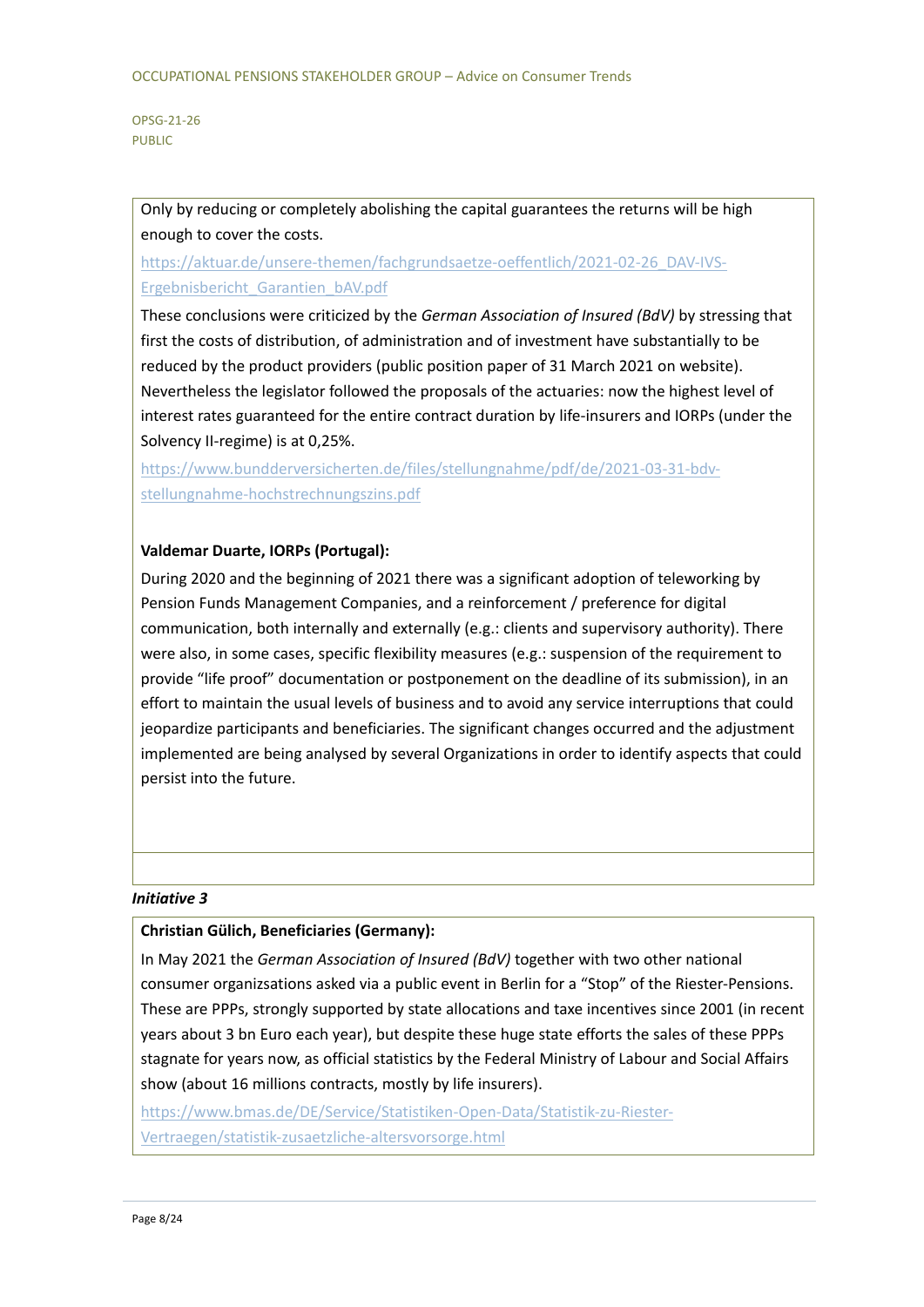Payouts are too low, due to a mixture of reasons: high distribution and administration costs, 100% return guarantee of contributions paid ("Beitragsgarantie") and mandatory annuity as payout option. BdV asks for real choices of different payout options (full one-off payouts (not limited to 30% of accumulated savings), timely unlimited draw-down plans (now possible only until the age of 85), temporary annuities, combinations etc.) and of course the strict reduction of costs.

[https://www.bundderversicherten.de/presse-und](https://www.bundderversicherten.de/presse-und-oeffentlichkeitsarbeit/pressemitteilungen/stoppt-die-riester-rente)[oeffentlichkeitsarbeit/pressemitteilungen/stoppt-die-riester-rente](https://www.bundderversicherten.de/presse-und-oeffentlichkeitsarbeit/pressemitteilungen/stoppt-die-riester-rente)

### **Valdemar Duarte, IORPs (Portugal):**

Regarding "Sustainable Finance" topic, is important to highlight the effort done by the Pension Funds Management Companies not only to comply with the rules foreseen in IORP II, that were transposed, last year, into the Portuguese Regime of Pension Funds, (Law n.º 27/2020, on July 23, which entered into force on 1st August 2020), but also, in relation to the Regulation (EU) 2019/2088 of the European Parliament and of the Council, of 27 November 2019 (SFDR), where besides the necessity to publish information about: i) their policies on the integration of sustainability risks in their investment decision-making process; ii) the considerations of principal adverse impacts of investment decisions on sustainability factors; iii) and other elements especially related to the products; we assisted, also, a movement, where several Companies decided to established concrete policies in this field and designated, in some cases, Chief Sustainability Officers.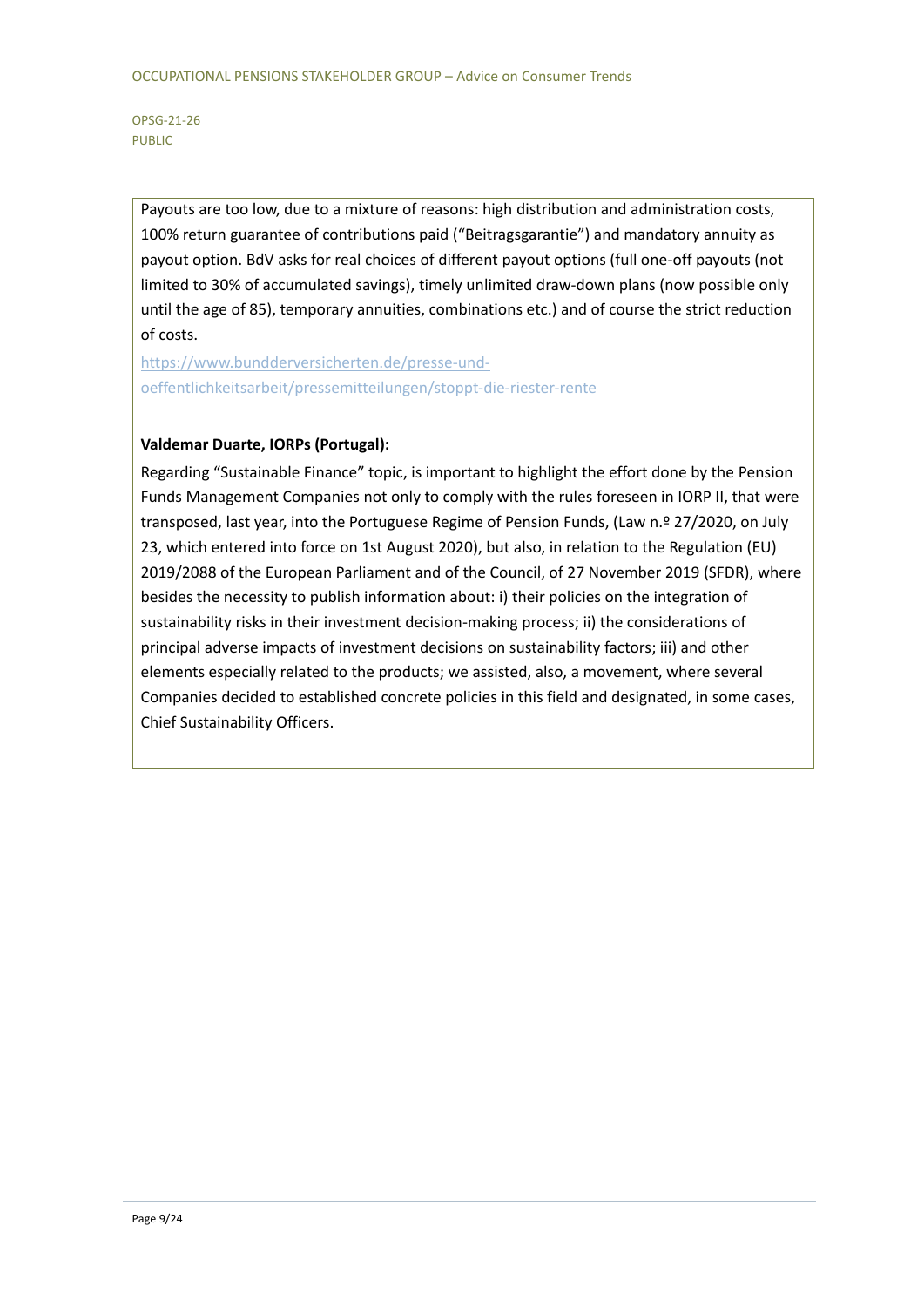### **2.2. Product related trends**

You are invited to explain how the members in occupational pension schemes and demand and/or offer personal pension plans and products has increased/decreased/remained unchanged, during 2020. Please, where relevant, refer to any possible financial innovations, market developments, and/or changes in market practices, as well as any possible consumer protection issues arising from such developments.

|                                     | Developments in demand / offer / financial innovations /<br>market environment / market practices/ consumer<br>protection                                                                                                                                                                                                                                                                                                                                                                                                                                               |
|-------------------------------------|-------------------------------------------------------------------------------------------------------------------------------------------------------------------------------------------------------------------------------------------------------------------------------------------------------------------------------------------------------------------------------------------------------------------------------------------------------------------------------------------------------------------------------------------------------------------------|
| <b>Occupational pension schemes</b> | <b>Christian Gülich, Beneficiaries (Germany):</b>                                                                                                                                                                                                                                                                                                                                                                                                                                                                                                                       |
| overall                             | Total figures for IORPs not yet available for 2020, probably<br>a slow increase of contracts following to BaFin's 2020<br>Annual Report. One must not forget that "Pensionskassen"<br>and "Pensionsfonds" are only two out of five vehicles of<br>occupational pensions in Germany, which together<br>represent only about one quarter of the total market of<br>occupational pensions (following to figures by GDV-<br>Association of German Insurers for 2019):<br>https://www.gdv.de/de/themen/news/betriebliche-<br>altersversorgung-weiter-auf-wachstumskurs-60730 |
|                                     | Stefan Nellshen, IORPs (Germany):                                                                                                                                                                                                                                                                                                                                                                                                                                                                                                                                       |
|                                     | Additionally, the German supervisory authority intensified                                                                                                                                                                                                                                                                                                                                                                                                                                                                                                              |
|                                     | supervision against many IORPs regarding operative                                                                                                                                                                                                                                                                                                                                                                                                                                                                                                                      |
|                                     | processes before the background of the Covid-crisis:                                                                                                                                                                                                                                                                                                                                                                                                                                                                                                                    |
|                                     | several interviews with IORPs have been done by the                                                                                                                                                                                                                                                                                                                                                                                                                                                                                                                     |
|                                     | authority in order to assess if the operative business                                                                                                                                                                                                                                                                                                                                                                                                                                                                                                                  |
|                                     | processes of the IORPs can be continued without any                                                                                                                                                                                                                                                                                                                                                                                                                                                                                                                     |
|                                     | severe disturbance and also in order to assess other                                                                                                                                                                                                                                                                                                                                                                                                                                                                                                                    |
|                                     | difficulties which might arise out of the crisis.                                                                                                                                                                                                                                                                                                                                                                                                                                                                                                                       |
|                                     | Furthermore, the German government reacted and                                                                                                                                                                                                                                                                                                                                                                                                                                                                                                                          |
|                                     | simplified rules for supervisory board meetings and general<br>(annual) meetings in order to make also virtual formats for                                                                                                                                                                                                                                                                                                                                                                                                                                              |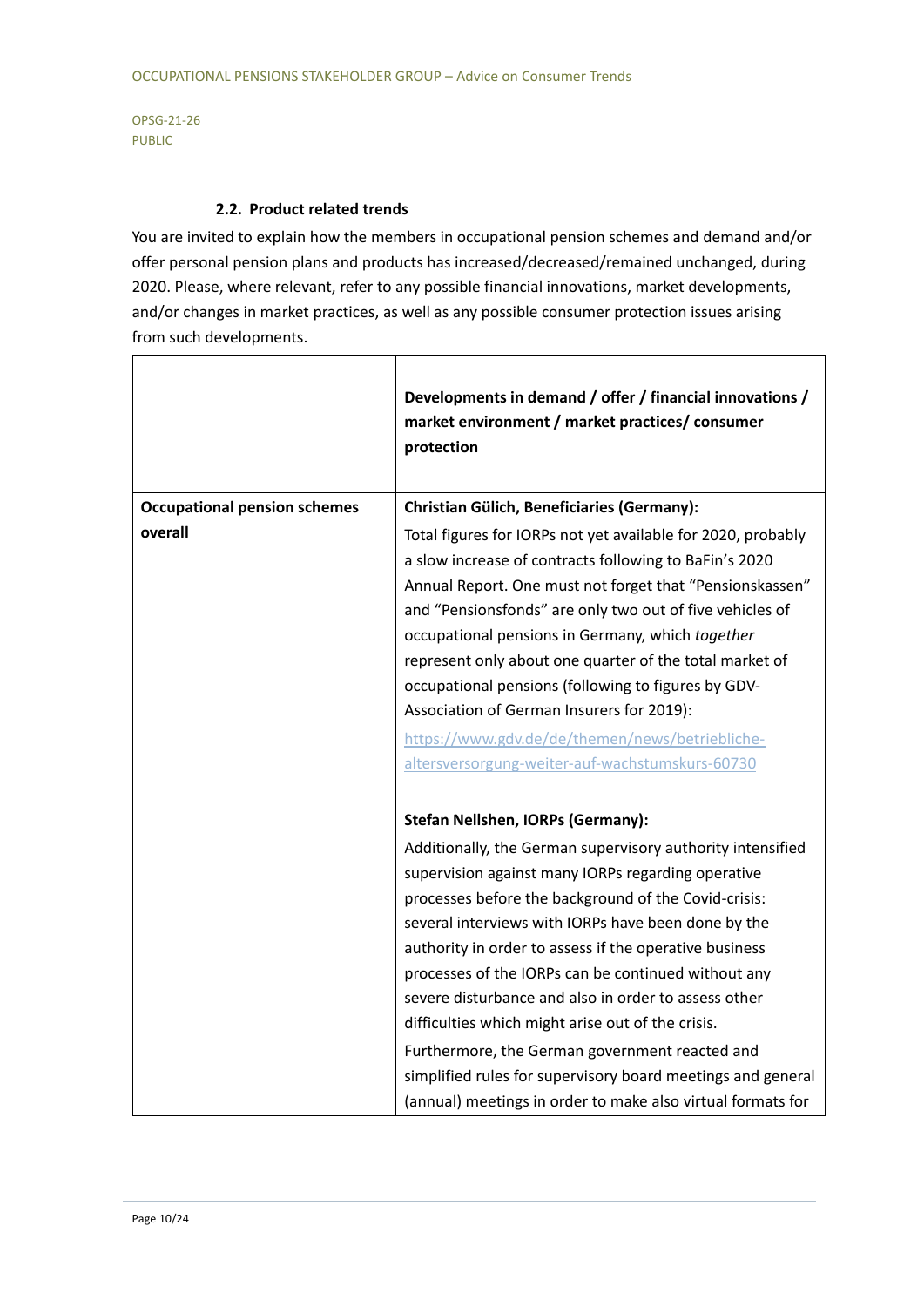|                              | these meetings possible. However, according to current las      |
|------------------------------|-----------------------------------------------------------------|
|                              | this is only possible in 2020 and 2021.                         |
|                              | Also, the German supervisory authority issued two new           |
|                              | circulars affecting IORPs: the first one specifies minimum      |
|                              | standards regarding organization and governance of IORPs,       |
|                              | whereas the second one sets specific requirements               |
|                              | regarding the own risk assessment (ORA resp. ERB).              |
|                              |                                                                 |
|                              | <b>Valdemar Duarte, IORPs (Portugal):</b>                       |
|                              | In the context of COVID-19 pandemic, the Insurance and          |
|                              | Pension Funds Portuguese Supervisory Authority (ASF), in        |
|                              | line with the guidance issued by the European Insurance         |
|                              | and Occupational Pensions Authority (EIOPA), published          |
|                              | some extraordinary and urgent measures in order to              |
|                              | facilitate the monitorization and supervision of the            |
|                              | situation of the sectors under its supervision (links).         |
|                              | Regarding Pension Funds, the Portuguese Supervisory,            |
|                              | despite introducing some flexibility in relation to the         |
|                              | deadlines of some periodical supervisory reporting and          |
|                              | other public disclosures, has imposed a set of new reports      |
|                              | covering specific extraordinary information, namely related     |
|                              | with: i) Portfolios; ii) Reimbursements made under              |
|                              | Individual Savings Plans (PPR and other Open-ended              |
|                              | Pension Funds); iii) Defined Benefit Plans Liabilities; and iv) |
|                              | other quantitative and qualitative indicators related with      |
|                              | markets conduct supervision.                                    |
|                              |                                                                 |
|                              | Additionally, the Supervisor established an extraordinary       |
|                              | questionary regarding some specific conduct indicators          |
|                              | related with COVID-19 (e.g.: suspension/delay on                |
|                              | contributions; early withdrawals; payment of benefits in        |
|                              | case of death; complains received; ).                           |
|                              |                                                                 |
| Occupational pension schemes | <b>Christian Gülich, Beneficiaries (Germany):</b>               |
| (Defined Benefits)           | Following to Bafin's Annual Report 2020 (published in May       |
|                              | 2021) "Pensionskassen" (IORPs mostly with business              |
|                              | models like life-insurers) earned in total less GWP in 2020     |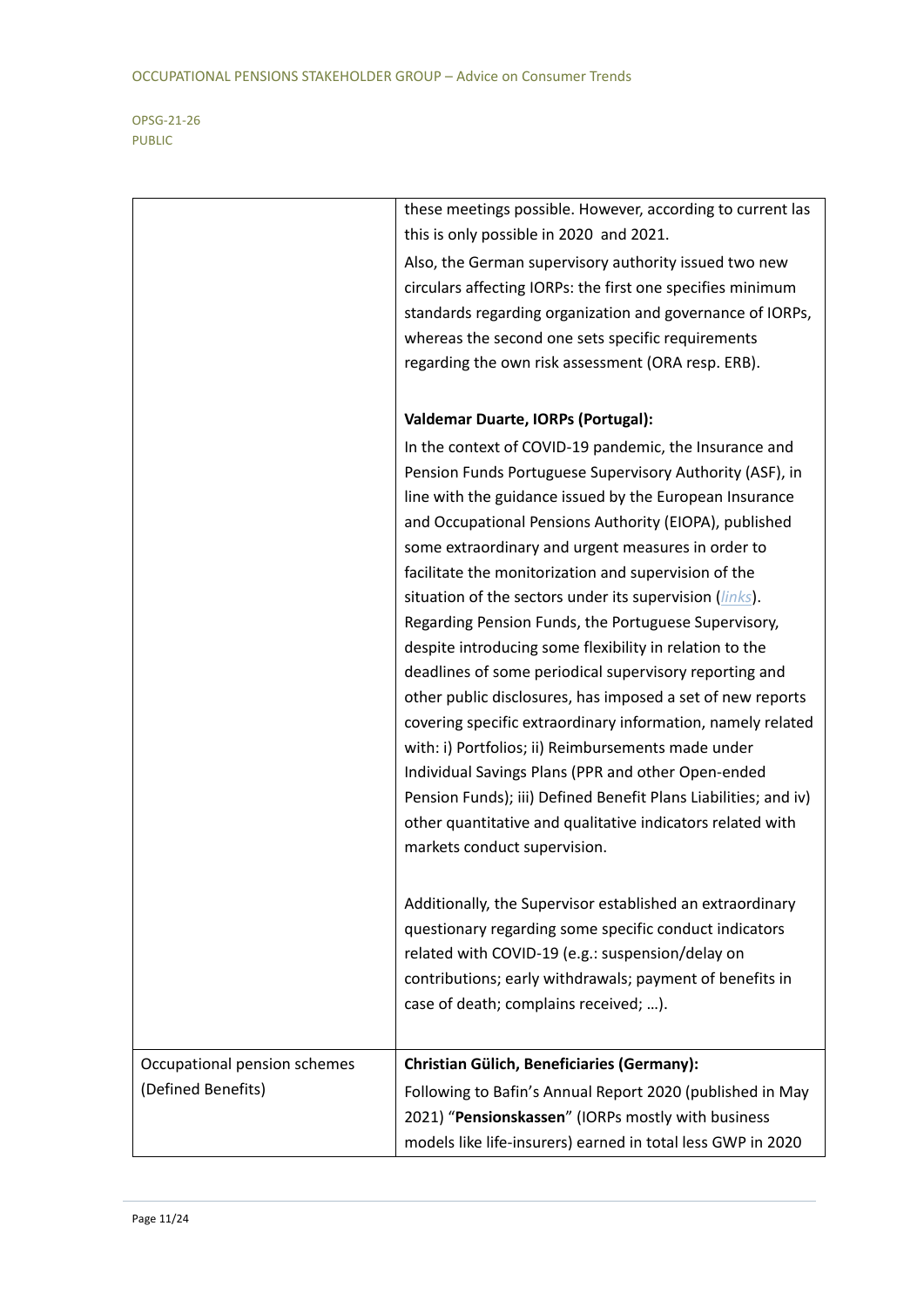| (6,5 bn Euro - 5,4% less than in 2019). BaFin did not publish<br>the total figures of new and ongoing contracts of<br>Pensionskassen (following to the GDV-Association of<br>German Insurers in 2019 there were about 3,7 million<br>contracts of PK).<br>In contrast "Pensionsfonds" (actual pension funds) were<br>able to increase the total GWP (from 2,6 bn Euro in 2019 to                                                                                                                                                                                                                                                                    |
|-----------------------------------------------------------------------------------------------------------------------------------------------------------------------------------------------------------------------------------------------------------------------------------------------------------------------------------------------------------------------------------------------------------------------------------------------------------------------------------------------------------------------------------------------------------------------------------------------------------------------------------------------------|
| 5,0 bn Euro in 2020). But this is mainly due to the fact that<br>they strongly depend on one-off payments which are very<br>volatile. They have concluded only about 96.000 DB, but<br>about 707.000 DC pension plans.                                                                                                                                                                                                                                                                                                                                                                                                                              |
| <b>Valdemar Duarte, IORPs (Portugal):</b>                                                                                                                                                                                                                                                                                                                                                                                                                                                                                                                                                                                                           |
| According to ASF, in 2020, the amount managed by<br>Portuguese DB Occupational pension schemes rose by<br>4.2%.                                                                                                                                                                                                                                                                                                                                                                                                                                                                                                                                     |
| Compared to the previous year, contributions to<br>Portuguese DB Occupational pension schemes fell 33.5% in<br>2020, partly explained by the fact that, in 2019, there was<br>an increase in the volume of the contributions to some of<br>the largest funds, in order to face the increase in the value<br>of the liabilities resulting from the downward revision of<br>the discount rates.                                                                                                                                                                                                                                                       |
| The transposition of the IORP II Directive, mentioned<br>above, was a chance to review some details of the Legal<br>Regime Governing Portuguese Pension Funds. Amongst the<br>novelties, it is worth mentioning the extension of the<br>"Flexible Pensions" (allows the beneficiaries of<br>Occupational Pension Plans to receive their benefits<br>directly from Pension Funds without having to mandatorily<br>buy a life annuity) that already is in place for the payment<br>of benefits originated in DC Plans to the benefits paid by<br>DB Plans. This new possibility needs to be further regulated<br>by ASF, which has not been done yet. |
| Antonello Motroni, IORPs (Italy):                                                                                                                                                                                                                                                                                                                                                                                                                                                                                                                                                                                                                   |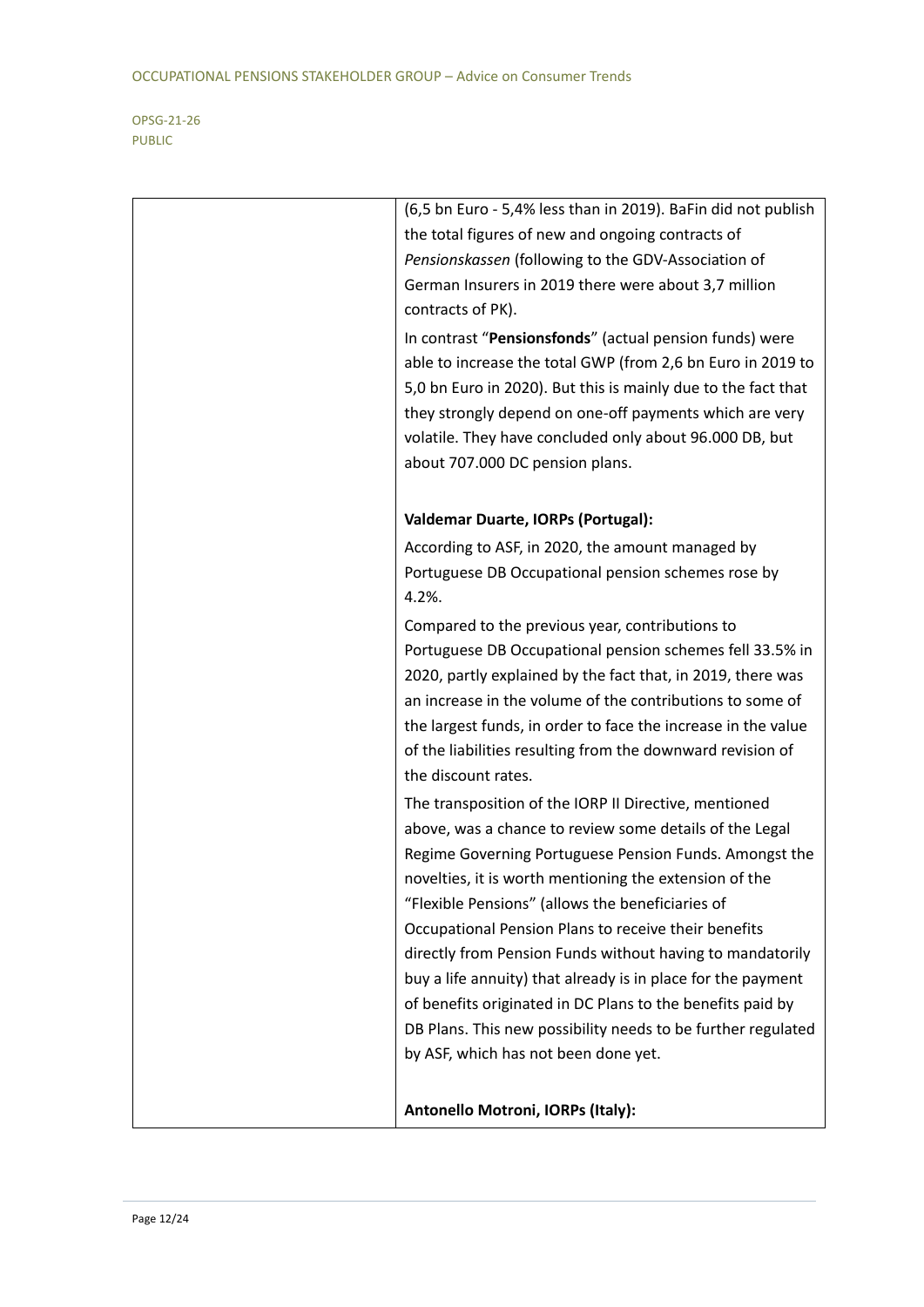|                              | During 2020 the membership continued to grow especially<br>thanks to the automatic enrolment envisaged by some<br>collective agreements bargaining of some economic<br>sectors. The challenge for the receiving IORPs is now<br>represented by the change of the status of these<br>membership (from automatic to explicit membership), to<br>trigger all the sources of contributions available for<br>members of IORPs (adequacy).                                                                                                                                                                                                                                                                                                                                                                    |
|------------------------------|---------------------------------------------------------------------------------------------------------------------------------------------------------------------------------------------------------------------------------------------------------------------------------------------------------------------------------------------------------------------------------------------------------------------------------------------------------------------------------------------------------------------------------------------------------------------------------------------------------------------------------------------------------------------------------------------------------------------------------------------------------------------------------------------------------|
| Occupational pension schemes | <b>Christian Gülich, Beneficiaries (Germany):</b>                                                                                                                                                                                                                                                                                                                                                                                                                                                                                                                                                                                                                                                                                                                                                       |
| (Defined Contributions)      | Pure DC pension plans ("reine Beitragszusage") may be<br>offered in Germany only since 2018 and only by binding<br>collective agreements. This restrictive legislation is very<br>probably the reason why until now - even under the<br>enhanced general conditions of the "low for long" interest<br>rate phase - only one such pension plan is concluded so<br>far, but not yet implemented (and this has been a so called<br>house-tariff contract for an insurance company offering<br>that product). Still the model of minimum guarantees as<br>well for the accumulation phase as for the decumulation<br>phase is prevalent in the public opinion.<br>Study of Willis Towers Watson on pure DC schemes and the<br>lack of interest in Germany:<br>https://www.lbav.de/87-versus-35-die-haelfte/ |
|                              | Valdemar Duarte, IORPs (Portugal):                                                                                                                                                                                                                                                                                                                                                                                                                                                                                                                                                                                                                                                                                                                                                                      |
|                              | According to ASF, in 2020, the amount managed by<br>Portuguese DC Occupational pension schemes rose by<br>4.9%.                                                                                                                                                                                                                                                                                                                                                                                                                                                                                                                                                                                                                                                                                         |
|                              | In relation to this type of Plans there were no major<br>changes in 2020. The returns were, in general, positive and<br>there was not any particular shift in the compositions of<br>portfolios.                                                                                                                                                                                                                                                                                                                                                                                                                                                                                                                                                                                                        |
|                              | The possibility to pay Pensions directly by Pension Funds,<br>as an alternative to the mandatory buying of an annuity<br>from an insurance, led some Pension Fund Providers to                                                                                                                                                                                                                                                                                                                                                                                                                                                                                                                                                                                                                          |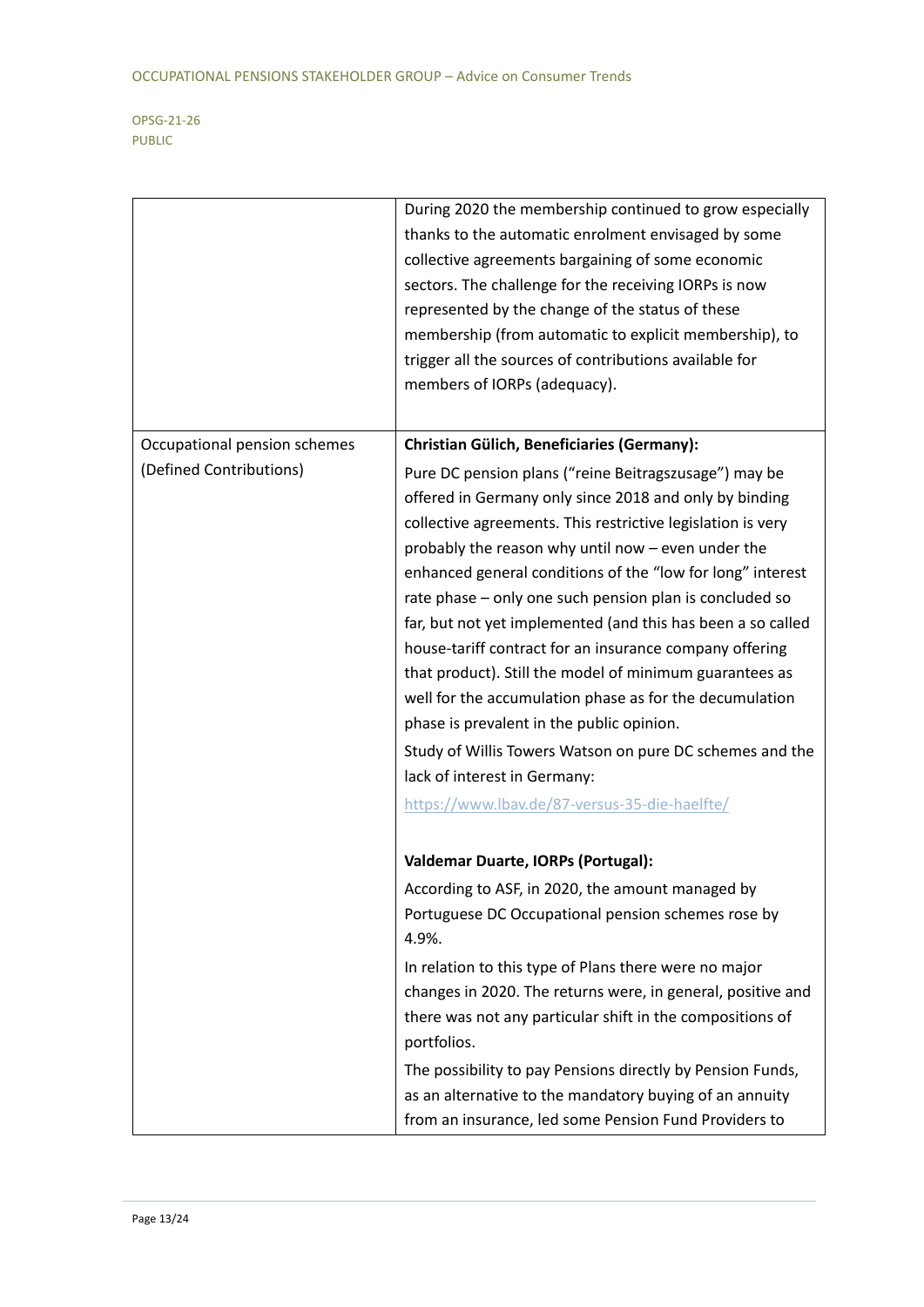|                                                          | create new Pension Funds specifically dedicated to this                                                                                                                                                                                                                                                                                                                                                                                                                                                                                                                                                                                                                                                                                                           |
|----------------------------------------------------------|-------------------------------------------------------------------------------------------------------------------------------------------------------------------------------------------------------------------------------------------------------------------------------------------------------------------------------------------------------------------------------------------------------------------------------------------------------------------------------------------------------------------------------------------------------------------------------------------------------------------------------------------------------------------------------------------------------------------------------------------------------------------|
|                                                          | payment.                                                                                                                                                                                                                                                                                                                                                                                                                                                                                                                                                                                                                                                                                                                                                          |
|                                                          |                                                                                                                                                                                                                                                                                                                                                                                                                                                                                                                                                                                                                                                                                                                                                                   |
|                                                          |                                                                                                                                                                                                                                                                                                                                                                                                                                                                                                                                                                                                                                                                                                                                                                   |
| <b>PPP</b> overall                                       | <b>Christian Gülich, Beneficiaries (Germany):</b>                                                                                                                                                                                                                                                                                                                                                                                                                                                                                                                                                                                                                                                                                                                 |
|                                                          | Following to BaFin's Annual Report in 2020 the percentage<br>of PPP contracts at the total new life business increased<br>(from 58,5% to 61,7%), but the total number of new<br>concluded life contracts decreased from 5,1 million<br>contracts in 2019 to 4,6 million contracts in 2020.<br>In consequence the percentage of PPP contracts with<br>regard the total number of concluded Ife contracts<br>increased in 2020 from 57,3% to 58,9% (about 81,1 million<br>life contracts in 2020, but 82,4 million life contracts in<br>2019). In contrast the total life GWP increased from 97,6 bn<br>Euro in 2019 to 98,1 bn Euro in 2020.<br>In total for life insurances 2,1 million contracts were<br>cancelled early or exempted from premiums in 2020 (same |
|                                                          | figures as in 2019).<br><b>Valdemar Duarte, IORPs (Portugal):</b>                                                                                                                                                                                                                                                                                                                                                                                                                                                                                                                                                                                                                                                                                                 |
|                                                          | According with ASF, in 2020, the amount managed by<br>Portuguese individual Pension schemes rose by 20.6%.<br>Besides the new rules related with the redemption of PPRs<br>(see Initiative 1 in Point 2.1.2 of this document), some<br>additional tax incentive measures were introduced, in the<br>beginning of 2019, with the entry into force of the 2019<br>Portuguese State Budget. As mentioned in the comments<br>presented in this table regarding "Occupational pension<br>schemes overall", the extraordinary questionaries<br>conducted by ASF also covers PPP.                                                                                                                                                                                        |
| PPP for personal private savings<br>which are also IBIPs | <b>Christian Gülich, Beneficiaries (Germany):</b><br>The average net return of investments of life insurers<br>decreased from 3,9% in 2019 to 3,7% in 2020 following to                                                                                                                                                                                                                                                                                                                                                                                                                                                                                                                                                                                           |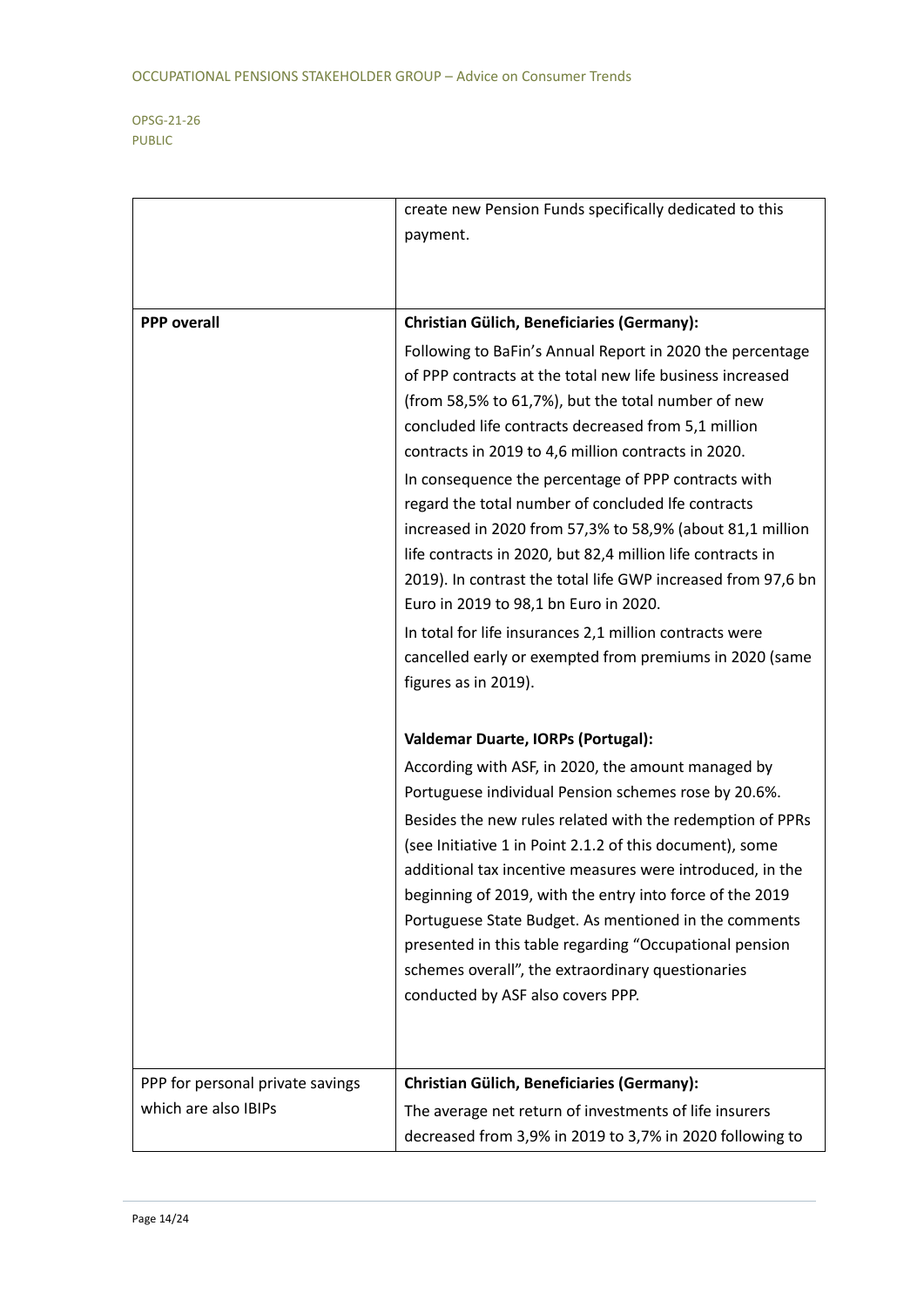|                                     | BaFin's Annual Report (mainly because of the sale of            |
|-------------------------------------|-----------------------------------------------------------------|
|                                     | "hidden reserves" due to mandatory additional capital           |
|                                     | reserves - "Zinszusatzreserve"). Not astonishingly the life-    |
|                                     | insurers reduced their guaranteed profit participation for      |
|                                     | 2021 ranging from 1,25% to max. 3,0%.                           |
|                                     | Other example: In February 2021 Allianz (representing           |
|                                     | about 30% market share in Germany's life sector)                |
|                                     | decreased the technical rate of interest ("Rechnungszins")      |
|                                     | for future pension payouts from 1,75% to 1,25%. About           |
|                                     | 750.000 future beneficiaries will be concerned by this          |
|                                     | unilateral reduction.                                           |
|                                     |                                                                 |
|                                     | <b>Valdemar Duarte, IORPs (Portugal):</b>                       |
|                                     | APFIPP does not represent this kind of products.                |
|                                     | Antonello Motroni, IORPs (Italy):                               |
|                                     | Not relevant.                                                   |
|                                     |                                                                 |
|                                     |                                                                 |
|                                     |                                                                 |
|                                     |                                                                 |
| Other products different from IBIPs | <b>Christian Gülich, Beneficiaries (Germany):</b>               |
| and also different from: banking    | Following to the statistics of the Federal Ministy of Labour    |
| products, UCITs and AIF products    | and Social Affairs the total number of "Riester" pensions       |
|                                     | contracts based on bank or mutual funds saving plans            |
|                                     | stagnates or even decreases since 2013 (banks: about            |
|                                     | 600.000 contracts) and 2019 (mutual funds: 3,2 million          |
|                                     | contracts).                                                     |
|                                     | https://www.bmas.de/DE/Service/Statistiken-Open-                |
|                                     | Data/Statistik-zu-Riester-Vertraegen/statistik-zusaetzliche-    |
|                                     | altersvorsorge.html                                             |
|                                     | In contrast the total number of the other category of state     |
|                                     | subsidized PPPs ("Rürup" or "Basic" Pension Plans with          |
|                                     | strong tax incentives for the contribution phase) slightly      |
|                                     | increased (from 2,25 million to 2,3 million in 2019 following   |
|                                     | to GDV-Association of German Insurers).                         |
|                                     | https://www.gdv.de/de/zahlen-und-                               |
|                                     | fakten/versicherungsbereiche/riester--und-basisrenten-<br>24046 |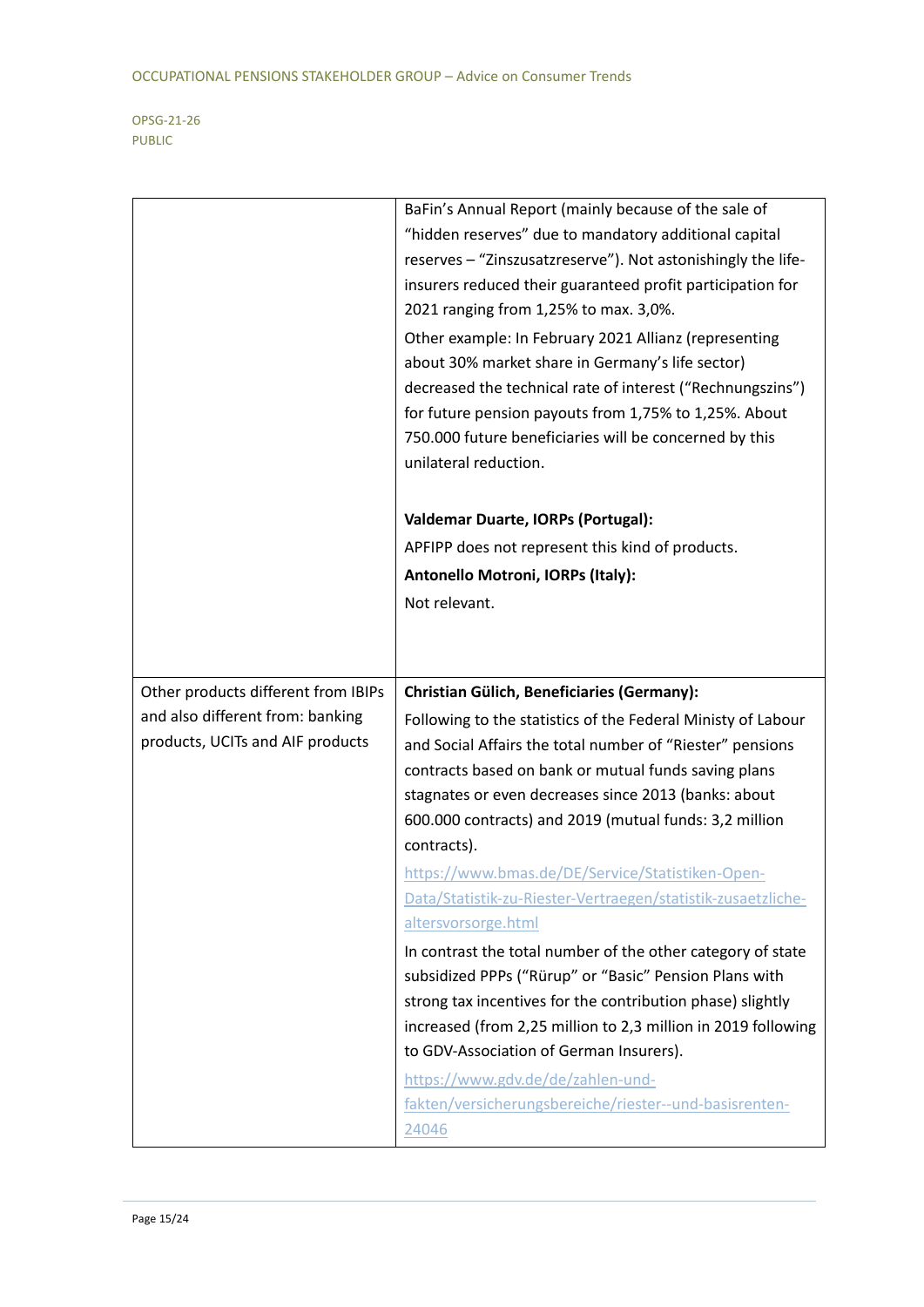| There are no statistics on pure mutual funds saving plans in   |
|----------------------------------------------------------------|
| the framework of Rürup pensions. The official 2020 Report      |
| on Retirement Provision by the Federal Ministry of Labour      |
| and Social Affairs ("Alterssiche-rungsbericht 2020", p. 156)   |
| clearly states that the reasons for the stagnation of sales of |
| Rürup Pensions are more or less the same as those for          |
| Riester Pensions, even if there is no mandatory 100%           |
| return guarantee of contributions for the first.               |
|                                                                |
| <b>Valdemar Duarte, IORPs (Portugal):</b>                      |
| APFIPP does not represent this kind of products.               |
|                                                                |
| Antonello Motroni, IORPs (Italy):                              |
| In 2020 continued the growth of the membership to PPPs,        |
| even though at a lower pace.                                   |
|                                                                |
|                                                                |
|                                                                |

### **2.3.** *Ad-hoc* **questions**

In addition to providing views on trends and issues observed with regard to specific products the Members are also kindly invited to provide their views, examples, and comments on the following specific focus topics.

### **2.3.1. COVID-19**

### **Lack or lower contributions in mandatory and voluntary schemes – changes in the accumulation phase**

The economic crisis resulting from the COVID-19 outbreak is having a direct impact on people's personal finances, business and employment. This may have already had an impact or could have a future impact on pensions' contributions – both personal pension products because of savers not being able to contribute, and occupational pension schemes because of business shrinking, unemployment, etc.

Regardless of whether you have observed the issue, please set your views on the possible implications on the issue highlighted above. Please also provide examples and information on whether you have observed such issues in your market or whether you may believe it may happen. When providing such information please specify if it refers to personal or occupational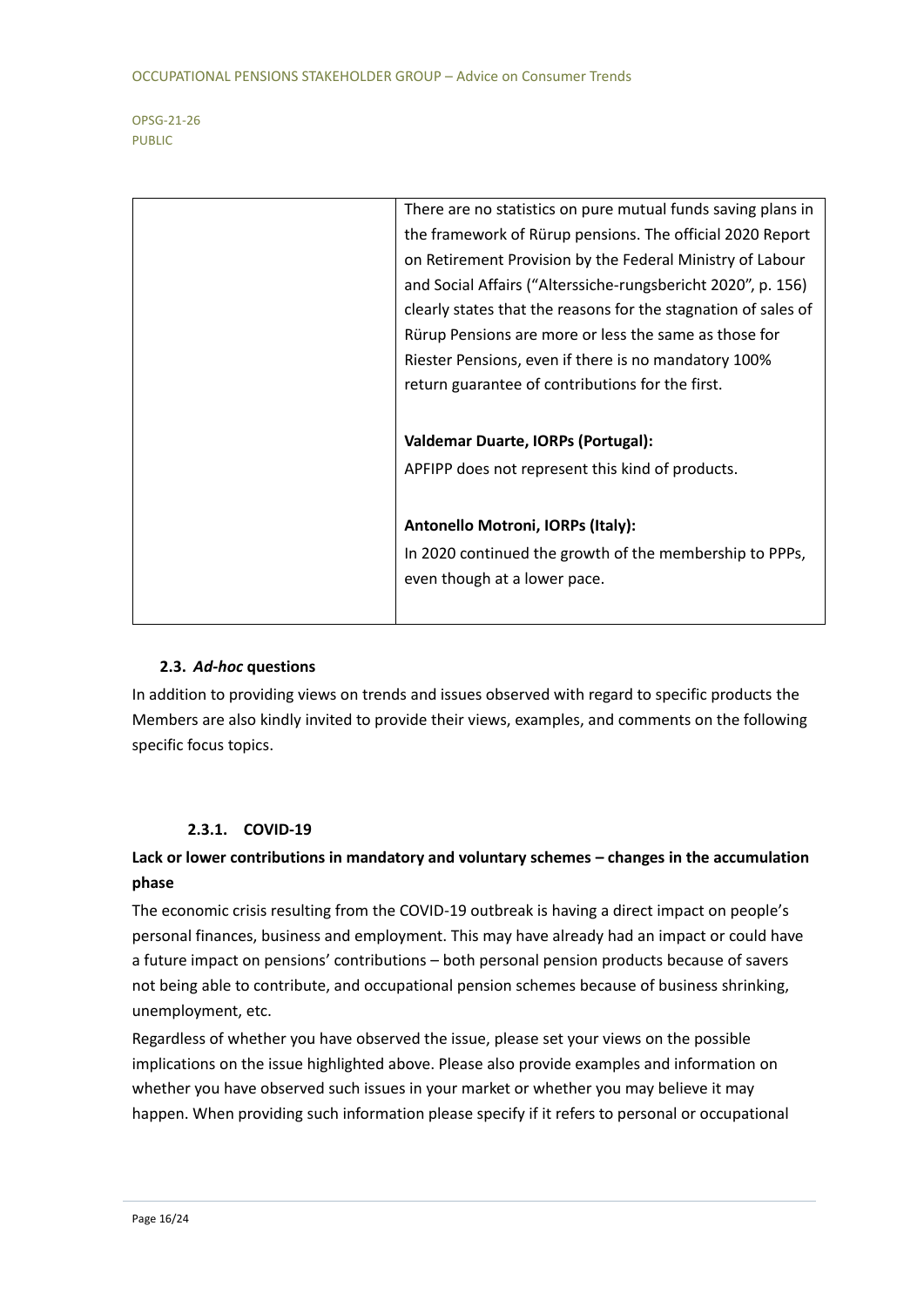pensions and whether the initiatives have been taken/may be taken in the future by pension funds, by pension savers or by governments.

### **Christian Gülich, Beneficiaries (Germany):**

In contrast to IORPs due to the economic impacts of the corona crisis life-insurers noticed in Q2 2020 a temporary increase of exemptions of payment of premiums and simultaneously a decrease of new business (cf. no. 2.2.2.: PPP). There is a continuous enhanced development that the German life-insurers exclusively offer products with reduced or even no guarantees for new business. This is an important change for the German market and certainly additionally enforced by the strong increase of customers who in 2020 made growing investments in securities (shares, mutual funds, etc.).

Cf. Annual study of Assekurata Rating-Agentur (Cologne) on decreasing life-insurance returns, Feb. 2021:

[https://www.assekurata.de/publikationen/studien/detail/assekurata-marktstudie-zu](https://www.assekurata.de/publikationen/studien/detail/assekurata-marktstudie-zu-ueberschussbeteiligungen-und-garantien-2021/)[ueberschussbeteiligungen-und-garantien-2021/](https://www.assekurata.de/publikationen/studien/detail/assekurata-marktstudie-zu-ueberschussbeteiligungen-und-garantien-2021/)

### **Stefan Nellshen, IORPs (Germany):**

All in all the Covid-impact on IORPs from today's point of view seems to be rather limited. Of, course some IORPs´ investments suffered due to the capital market effects out of the crisis, which could be observed in spring 2020 – especially those ones, who used risk-budgeting techniques in their equities portfolios not offering the possibility to recover after such a shock event. Also in non-residential real estate investments some tenants claimed not being able to pay their rent and hence such payments had to be temporarily abandoned. Additionally, one must consider, that the full impact out of the crisis regarding bankruptcies (of sponsor companies) might not have been seen yet, since in Germany the legislator created the possibility to defer official bankruptcy declarations.

### **Valdemar Duarte, IORPs (Portugal):**

The lack or reduction on the contributions in mandatory and voluntary schemes is a situation that could impact on the funding level of the Pension Funds and result in the necessity to make greater contributions in the future in order to comply with the minimum funding levels in DB Plans and to resume / restore the contributions to DC Plans that have not been made because of the economic crisis originated by the COVI-19 pandemic. Nevertheless, in Portugal, as far as we know, there were punctual cases were some financing needs occurred and some delays on the contributions happened, but nothing materially relevant.

### **Antonello Motroni, IORPs (Italy):**

The year 2020 has been a tough year for the Italian economy, however, so far, this has not meant a decrease in the contribution payments. This is true both for occupational and for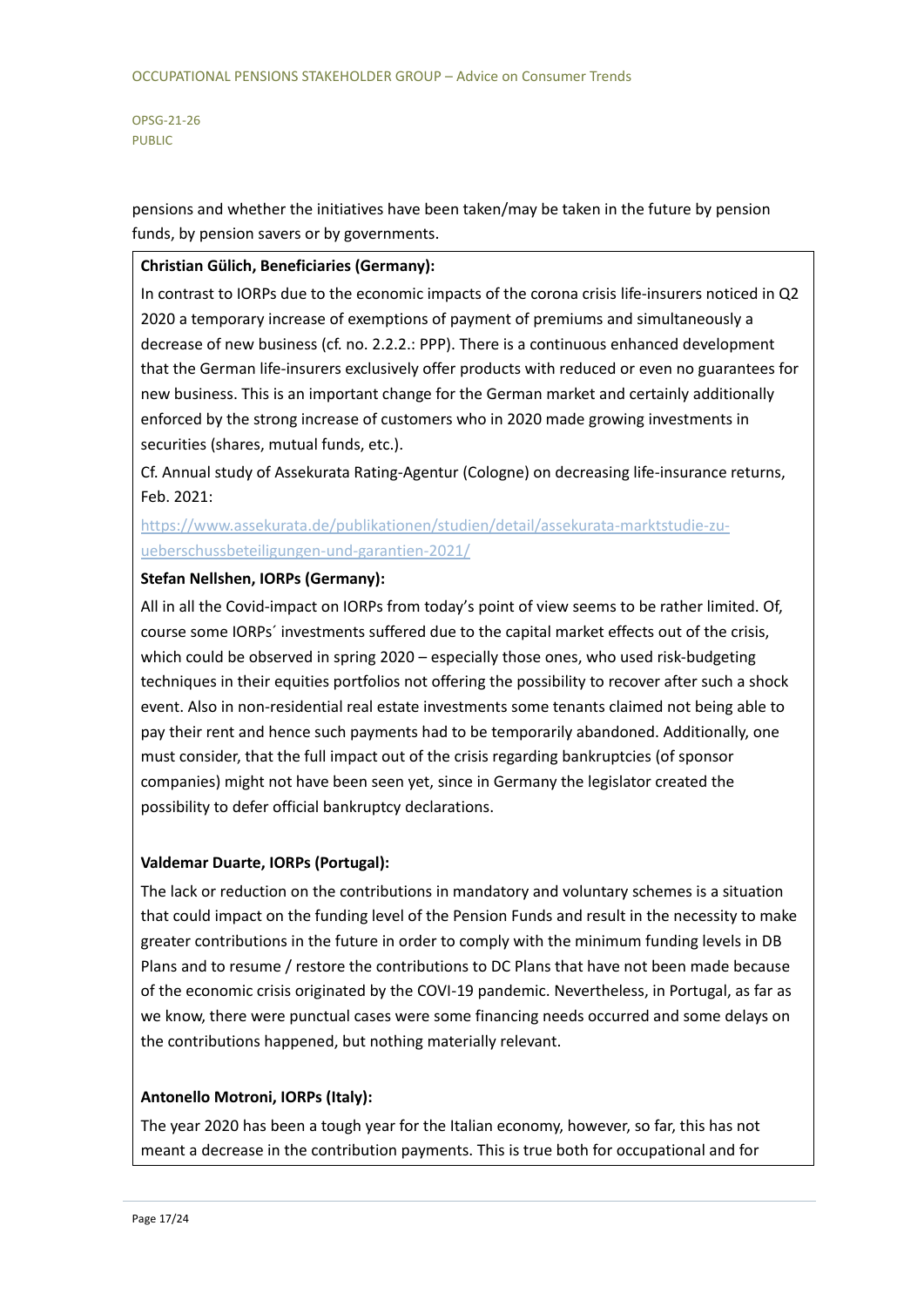personal plans. One of the reasons is the fact that during the peaks of the pandemic the Parliament passed a lot of measures to shore up the economy, like state-guaranteed (fully or partially) loans, non-repayable subsidies for companies, the ban to fire employees (just partially removed starting from July  $1<sup>st</sup>$ ) and furlough schemes. The government is planning to restrict the pro-pandemic package starting from the second part of 2021 and it is reasonable to expect that as the measures are removed, some negative effects in the labour market could occur, with an impact on supplementary pensions.

### **Changes in the decumulation phase**

Given the market trends and undergoing economic crisis resulting from the COVID-19 situation, benefit cuts, where schemes fail to absorb the shock, may be expected in the future. Moreover, as consumers may be facing loss of income they may opt for specific types of benefit payments such as lump sums or may opt to access their retirement savings early.

Regardless of whether you have observed these issues, please set your views on the possible risks for the sector and for pension savers on the issue highlighted above.

### **Christian Gülich, Beneficiaries (Germany):**

Unfortunately the legislator did not promote any change of the existing taxation laws for occupational or private pensions. There are only two payout options by which beneficiaries may profite from tax reductions: one-off payouts or life-long annuities. This lack of innovation is strongly critized by the German Association of Insured (BdV, cf. above No. 2.1.2, Initiative 3). Some life insurers offer temporary annuities for PPPs, but in each individual case it has to be examined, if tax reductions may be applied or not.

### **Valdemar Duarte, IORPs (Portugal):**

In Portugal, the prevailing rule is that Portuguese Pension Funds can only pay benefits in case of retirement (which includes pre-retirement, early retirement, old-age retirement and retirement due to permanent disability). However, in case of contributions made directly by the Members (either under an Individual Pension Plan or in the context of an Occupational Plan), these can access the benefits in cases of force majeure foreseen in the legislation. These situations include long-term unemployment (more than 12 months), permanent incapacity to work and serious illness.

An exception to this framework are, however, PPRs, for which early withdrawals are possible, leading, however, to some fiscal penalties.Therefore, early access to benefits is restricted to PPRs (PPP) and to cases of force majeure (Member's individual contributions to individual / occupational pension Plans), and, in such cases, the benefits are always received as lump sum.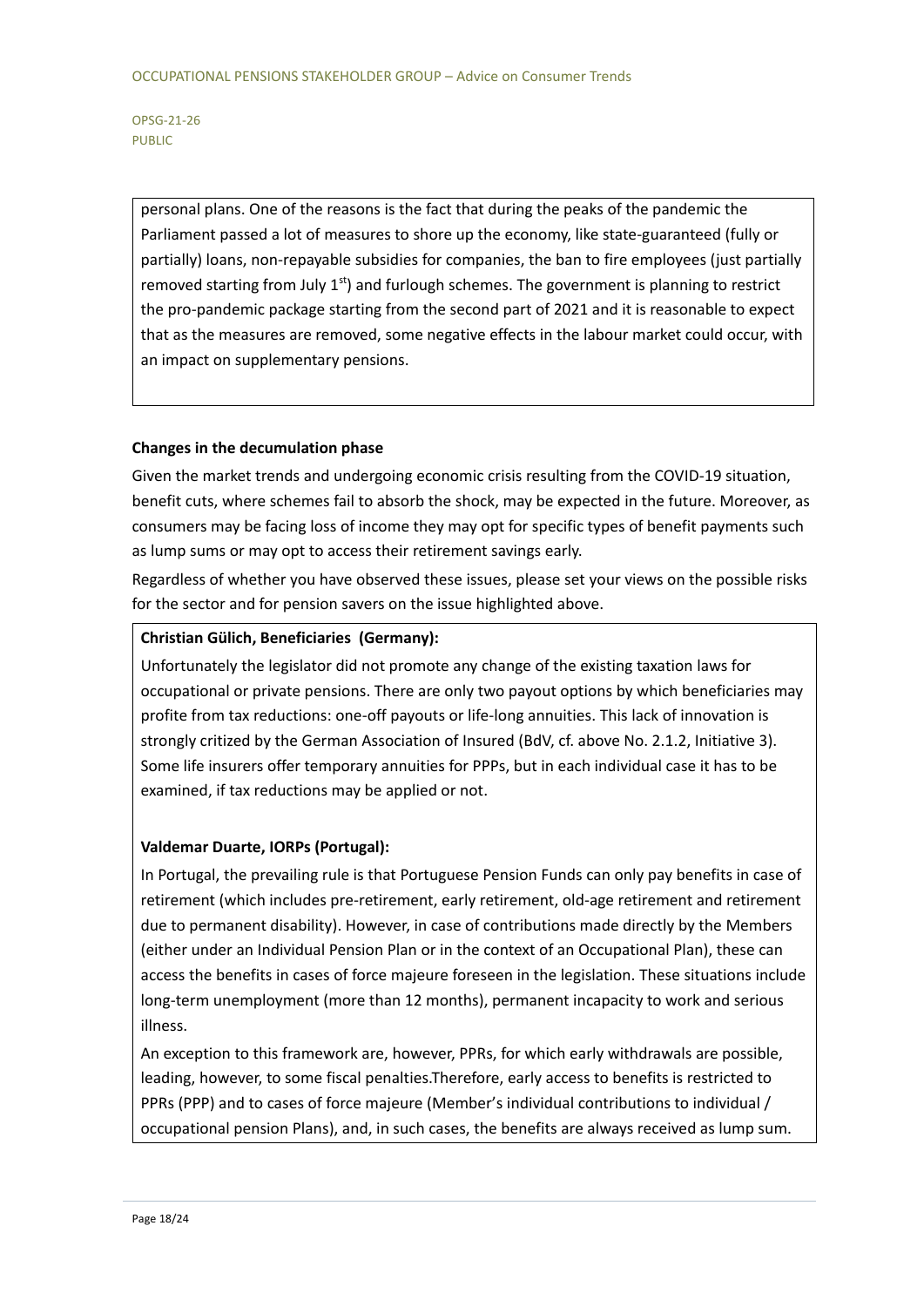The same occurs at the age of retirement, where individual contributions may always be paid as lump sum. Annuities or regular drawdowns are also allowed but these situations are exceptional.

It is worth mentioning that the amendment in the taxation rules mentioned in 2.2 (PPP overall) intends to create incentives to the payment of a regular income over a period until 10 years (as opposed to the receipt of a lump sum, that is currently the most common way of receiving benefits resulting from individual contributions), but there is no mandatory rule demanding beneficiaries to opt for this regular drawdown.

### **Antonello Motroni, IORPs (Italy):**

In Italy the bulk of retirement income comes from the  $1<sup>st</sup>$  pillar, pension schemes only account for a thin share. Moreover the market is dominated by DC schemes that does not experience any imbalance by definition. As already explained (please refer to the section: Consumer Protection Issue n. 2) no sudden increases in early withdrawal have been recorded as well as for pension payments.

The pay-out phase is largely dominated by lump-sums. The market of annuities is thin and presumably the landscape won't change, at least in the near future.

Please indicate whether in your jurisdictions there are plans to allow cutting pension rights of members of Defined Benefit schemes in case of failure to implement the scheme recovery plans to improve funding ratio and share examples:

### **Christian Gülich, Beneficiaries (Germany):**

Any possible reduction of current pension payouts by IORPs has to be approved by the NCA. The NCA (Bafin) reported three such cases in 2019/2020 (speech of BaFin Executive Director Frank Grund of 12 November 2020; cf. **Consumer Protection Issue 2** above)**.**

In June 2020 the German legislator adopted the law on IORPs solvency protection especially for those IORPs having several sponsors and being under the IORPs II-regime. Now all these IORPs have to pay contributions to this general solvency institution ("Pensions-Sicherungs-Verein" – PSV) which shall guarantee the payouts in case of insolvency of the sponsors (cf. **Initiative 1** above).

### **Stefan Nellshen, IORPs (Germany):**

Furthermore, it is foreseen to amend the paragraph 234 of the insurance supervisory law allowing IORPs to split the population into sub-populations belonging to different sponsor companies in case of measures regarding the financial restructuring of an IORP. The respective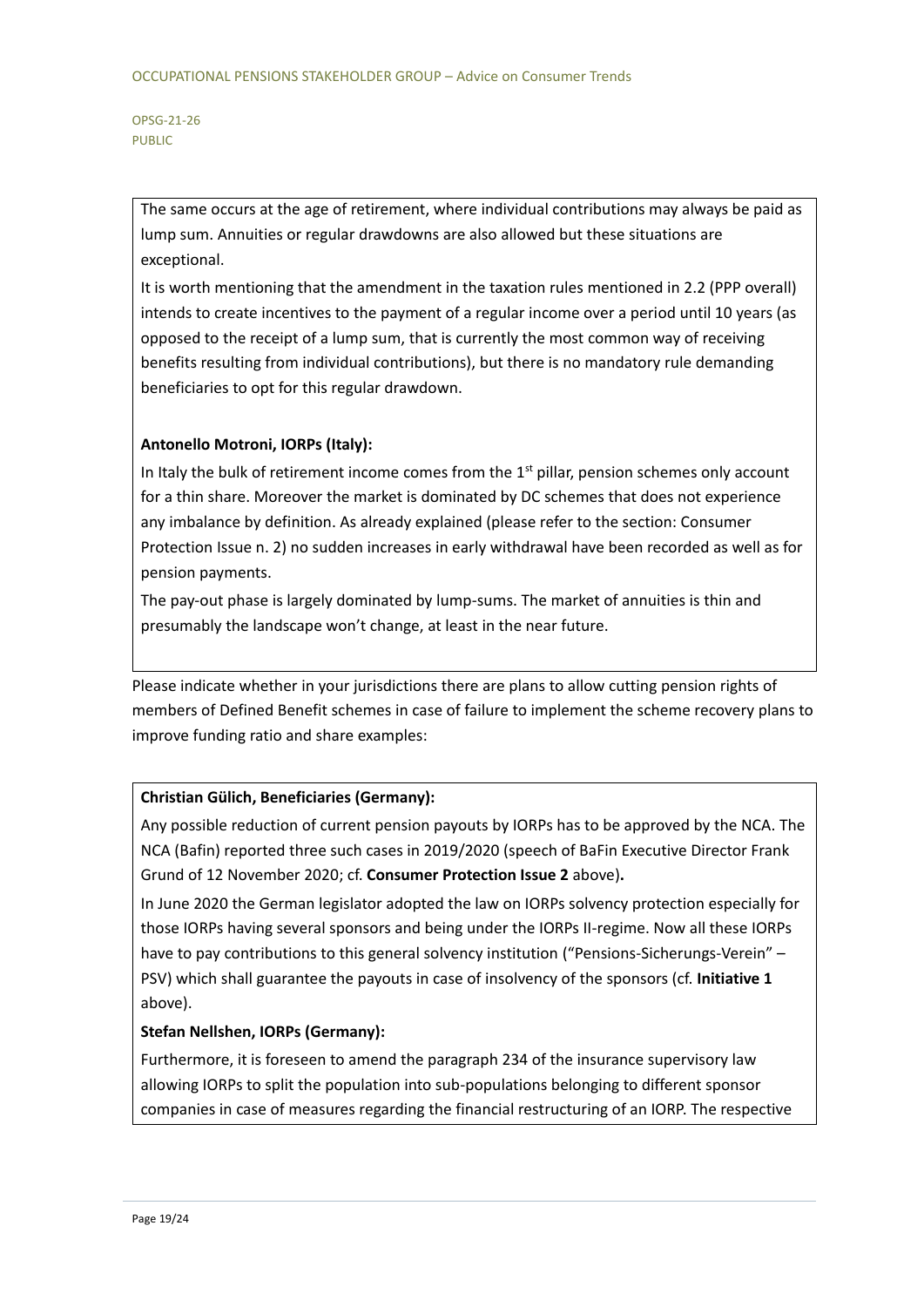> legislative proposal has already passed the German parliament. It is expected that the new law enters into force on January 1**st** 2022.

### **Valdemar Duarte, IORPs (Portugal):**

The Portuguese Law does not allow cutting pension rights to restore / improve the funding ratio of a DB Pension Plan.

Where a DB Plan is not sufficiently funded and the Sponsor fails to make the additional contributions to restore the minimum funding level, the law demands the extinction of the Pension Plan. In the case of extinction of a DB Plan, the assets of the Plan are used to finance the liabilities of the Plan, in accordance with a preestablished order, until the amount of the assets runs out.

Please indicate if you have you have observed changes in the way in which members approaching retirement age are behaving and share examples:

### **Christian Gülich, Beneficiaries (Germany):**

Several empirical consumers studies have been made showing despite the general negative economic impacts of the corona crisis (short-time work, unemployment, financial markets volatility, etc.) in total there was no major change of attitudes of private savers in 2020:

<https://www.dia-vorsorge.de/sparverhalten/sparverhalten-trotz-corona-kaum-veraendert/>

Actual exemptions of payment of premiums or even early cancellations of pension plans remained on a low level taking into consideration the entire year of 2020 following to BaFin's Annual Report.

In contrast the *German Investment Funds Association (BVI)* reported for 2020 an increase of new business by private retails investors and concluded that the year 2020 was their third best year since the 1990s (about 43 bn Euro new business and 1.180 bn Euro total assets only for retail investors):

### <https://www.bvi.de/en/news/detail/bvi-branche-verwaltet-3-850-milliarden-euro0/>

Even if it is still too early to make the definite conclusion that "culture of shareholders" ("Aktienkultur") has made a decisive step forward, this result is nevertheless remarkable, because it contradicts the prevalent biais towards capital guarantees.

### **Antonello Motroni, IORPs (Italy):**

No changes.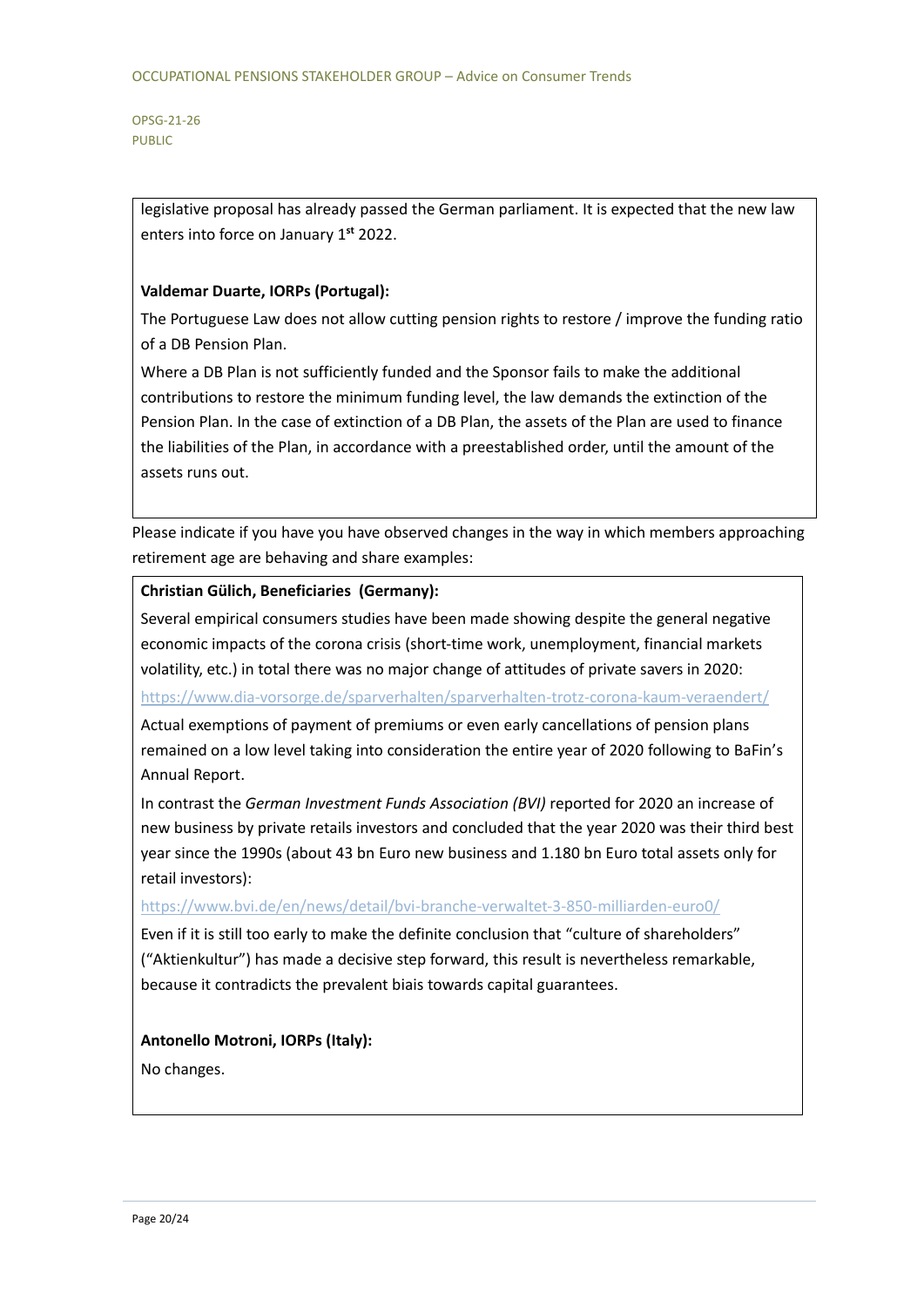### **2.3.2. Sustainability in the pension sector**

### **Changes in disclosure requirements**

Regulations implemented in the EU in relation to sustainability aim at supporting the EU's climate, environmental and social sustainability goals.

Please state your views on whether you believe disclosure requirements are being adequately implemented to reach the desired outcomes – if possible please share concrete examples.

### **Christian Gülich Beneficiaries (Germany):**

On 10 March 2021 the regulation EU/2019 /2088 on sustainability-related disclosures in the financial services sector had to be applied. The German NCA had timely published an comprehensive artikel in its monthly journal (BaFin-Journal, Februar 2021, S. 36-39), how to practically deal with this regulation and how to take into consideration the missing details of the level 2 regulations by product providers and their intermediaries.

Nevertheless there was a strong a public discussion about this issue, many product providers and associations of intermidiaries complaining about "over-bureaucratizing". But at least three federal associations of intermediaries (BVK, AfW and VOTUM) published non-binding practical guidelines for their members, which can be considered as substantial and useful. It still is too early for any empirical assessments on their application.

### **Valdemar Duarte, IORPs (Portugal):**

The industry faces several challenges due to the lack of data disclosed by investee companies and, also, because the inconsistency between the information provided by ESG data providers. In fact, there is a need to improve accessibility, comparability and usability of the information and, to overcome these issues, there are some ongoing initiatives like the creation of a European Single Access Point (ESAP) and the new Corporate Sustainability Reporting Directive ("CSDR") proposal to amend the NFRD.

### **Antonello Motroni, IORPs (Italy):**

The implementation of the SFDR is currently in place but a first assessment may be shared. SFDR is perceived as too burdensome for IORPs; it is triggering a big cost to comply with as Italian IORPs are small entities, with limited staff, budget and assets under management. Another problem stems from the fact that IORPs have a legal requirement to invest through mandates and it is not easy to classify the agreements currently in place under the criterias of the SFDR, it requires further engagement with asset managers that come with a cost. The situation is even more complicated by the lack of a consolidated legislative framework as the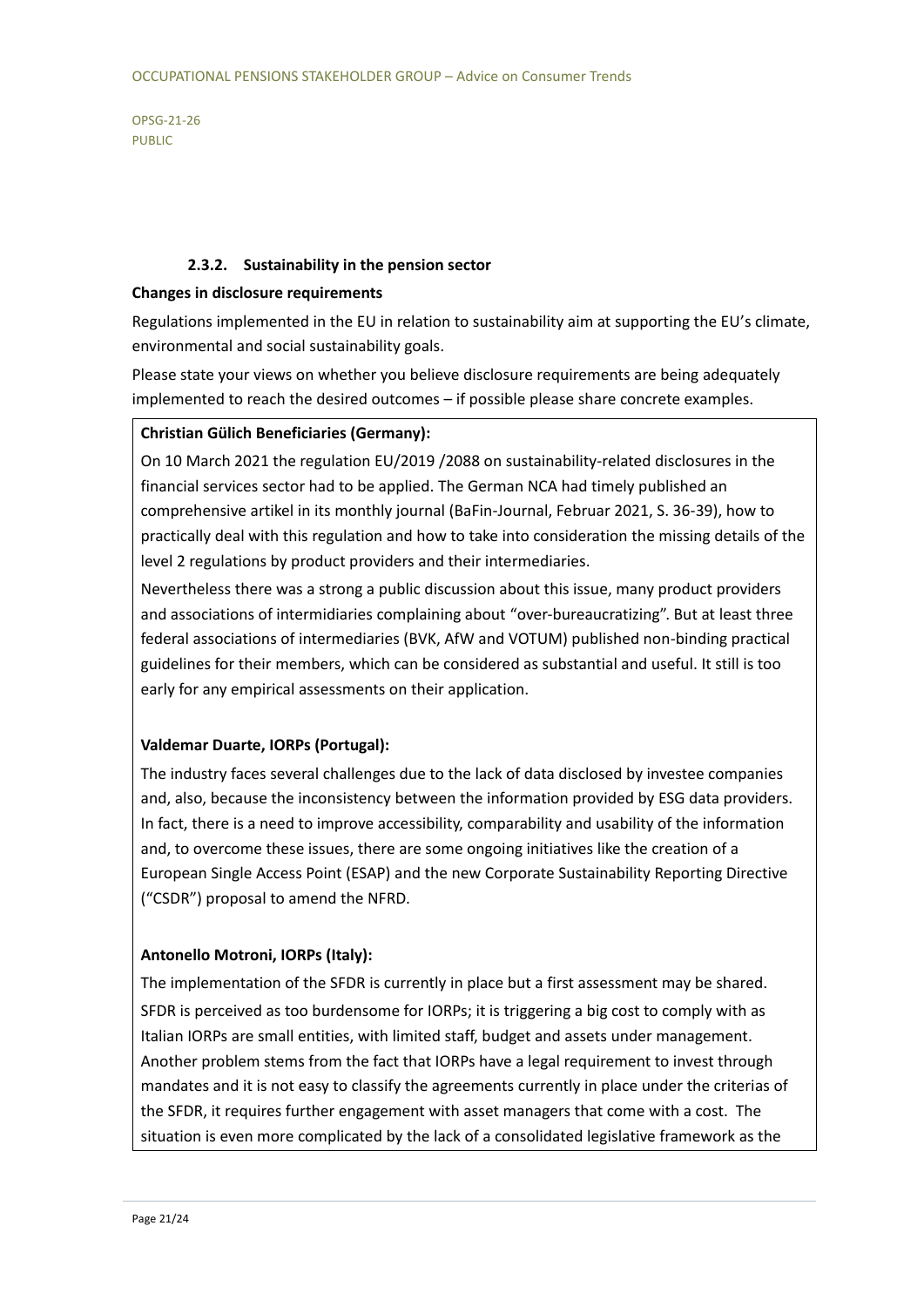second level regulation is still pending. Also, the search of data is not an easy task to deal with. Finally, it is questionable how members of IORPs may be interested in reading such a detailed and difficult disclosure, a feature that the consumer testing made by the ESAs has already spotlighted.

This regulation lacks proportionality toward IORPs and there is the risk that the fulfilment will end up in a mere administrative task, failing to reach the outcome of the EU Commission. In addition to that, in the long run, the huge reporting requested risks to curb the interests of IORPs towards ESG investments.

Things are easier for PPPs providers.

### **Sustainable investment as product offering and stewardship role of pension funds**

Given the general increase in the consumer awareness of investing in more sustainable assets, it is interesting to understand to which extent this trend has also affected the pension sector and how the market players are adapting their offer.

Did you observe an increase in pension product offering sustainable investment options? Please share information, views, or example of situations observed in the market:

### **Christian Gülich, Beneficiaries (Germany):**

There are – not surprisingly - a lot of advertisements on ESG conform investments by pension providers. Additionally the NCA (BaFin) published a detailed info-sheet ("Merkblatt") on organisational requirements of ESG conform risk management (in September 2019) by financial product providers. Any empirical or statistical evidence on this issue is not yet possible.

### **Valdemar Duarte, IORPs (Portugal):**

In that sense, in the last years, several Portuguese Pension Funds Management Companies turned signatories of the UNPRI, Principles of Responsible Investment, promoted by the United Nations, taking those standards as their main reference. In addition, they are also making several commitments regarding the respect of international declarations about Human Rights. The Portuguese industry made an effort to comply, since 10th March 2021, with the rules foreseen in the level 1 measures of SFDR. Nevertheless, there is a great road ahead, namely with regards to the application of level 2 measures, as well as with respect to the fulfilment of the requirements arising from Taxonomy EU (which is not finalized and is still under development).

### **Antonello Motroni, IORPs (Italy):**

The interest of supplementary pension schemes (IOPs and PPPs) is growing, however the increasing regulatory compliance could curb the future engagement.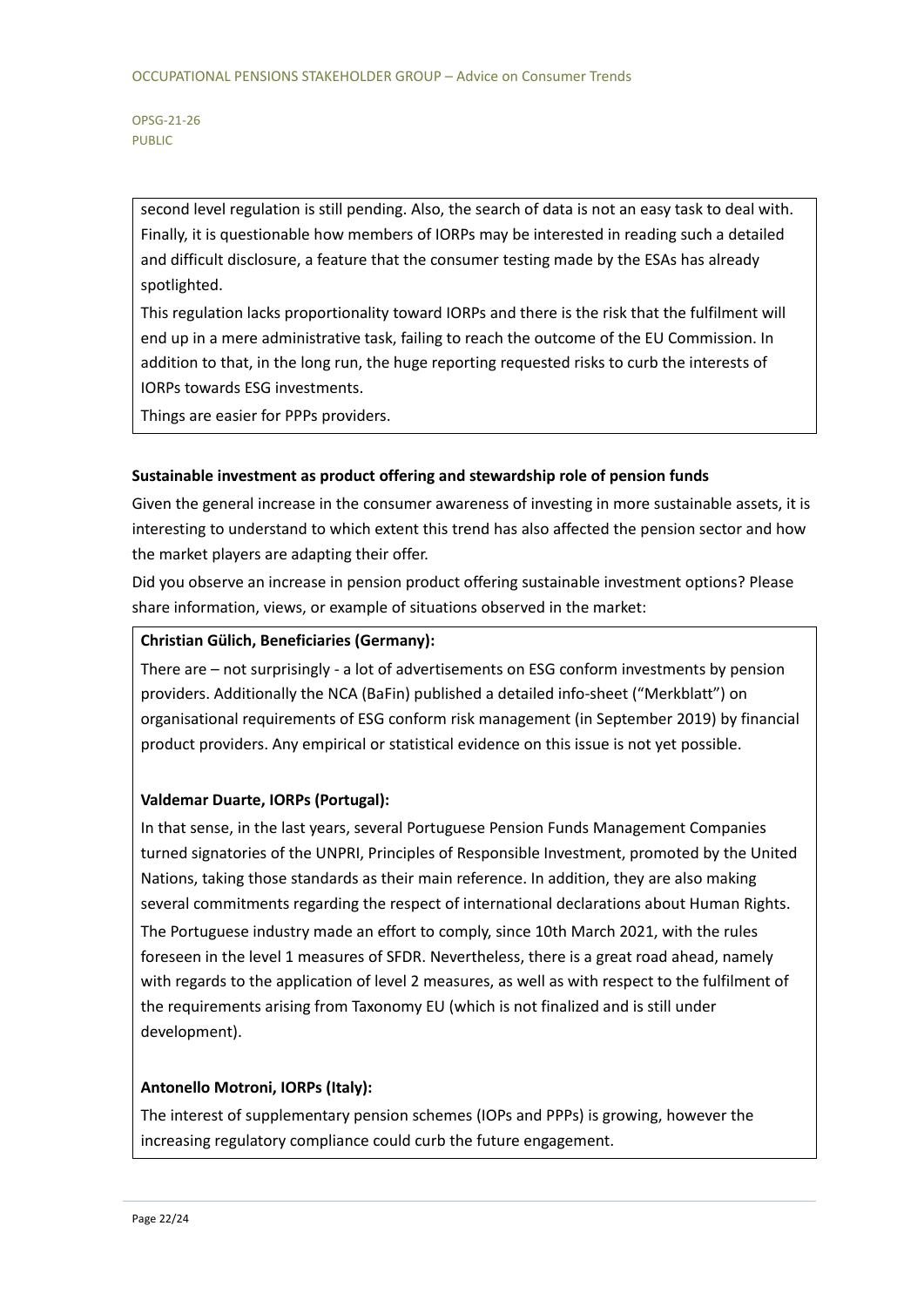Do you observe the emergence of any specific risks in your market with regard to this, including a mis-match between consumers/beneficiaries/policyholders' expectation vs actual investments in ESG or possible impacts on replacement ratios because of the increased focus on ESG investments?

### **Christian Gülich, Beneficiaries (Germany):**

There are a lot of polls which clearly show a constantly increasing interest of private investors and savers in ESG conform investments, like this one:

[https://www.fondsprofessionell.de/news/maerkte/headline/umfrage-zur-nachhaltigkeit-was](https://www.fondsprofessionell.de/news/maerkte/headline/umfrage-zur-nachhaltigkeit-was-anleger-wissen-wollen-und-tun-204360/)[anleger-wissen-wollen-und-tun-204360/](https://www.fondsprofessionell.de/news/maerkte/headline/umfrage-zur-nachhaltigkeit-was-anleger-wissen-wollen-und-tun-204360/)

With special regard to pension savers and policyholders the main issue continues to be a fundamental information problem, how to evaluate possible "green washing" and "green bubbles". That is why a general and binding classifcation system of ESG conform investments is definitely necessary.

### **Antonello Motroni, IORPs (Italy):**

It is too early to assess.

Do you observe a more prominent stewardship role of pension product providers on the firms they invest in to push the latter towards more sustainable investments? If yes, please indicate the main approaches used by pension product providers to influence investee companies with some examples:

### **Valdemar Duarte, IORPs (Portugal):**

The Law n.º 50/2020, which transposed into the Portuguese framework the Shareholder Rights Directive II, includes new requirements regarding the invest in listed companies. In Portugal, these rules are not only applied to IORPs, as foreseen in the European Directive, but also to all other Pension Funds, establishing the necessity of each Pension Fund to have an Engagement policy or disclose a clear and reasoned explanation why they have chosen not to comply with it. Although this is a recent framework, according to our perception, most of the market decided to proceed with the publication of their engagement policies, showing a more prominent stewardship role of the Pension Funds market in relation to the firms they invest.

### **Antonello Motroni, IORPs (Italy):**